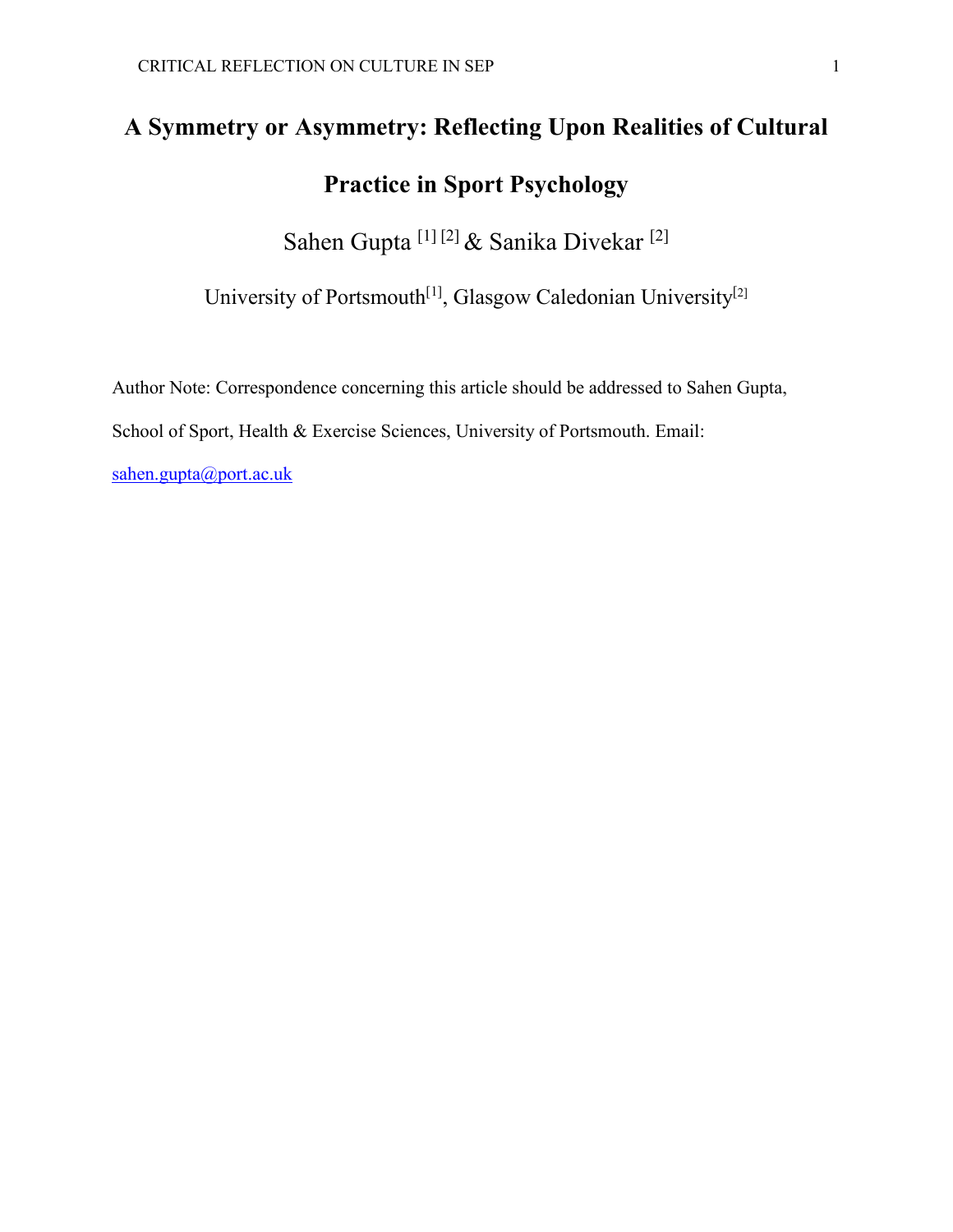# **A Symmetry or Asymmetry: Reflecting Upon Realities of Cultural Practice in Sport Psychology Abstract**

We present a critical reflective dialogue on the current realities of cultural practice and issues of Equality, Diversity, and Inclusion in sport psychology. The focus is on highlighting experiences of two BPS Stage 2 Qualification in Sport and Exercise Psychology (QSEP) trainees and Doctoral students from a different cultural, national, linguistic and gender background. We reflect upon the many experiences of applied practice in the course of working with clients spanning across geographical backgrounds. We contextualise our reflections pragmatically i.e., in the real lived experience of training and practice instead of a bubble of constructed reality. Current status of literature and future directions for practitioner-based applied research grounded in cultural realities are discussed. We highlight our doubts, our directions to rectify and invite you to join us in critically appraising our field, to enrich it in the (not so) distant future.

*Keywords: cultural sport psychology, diversity, applied practice, evidence, inclusion*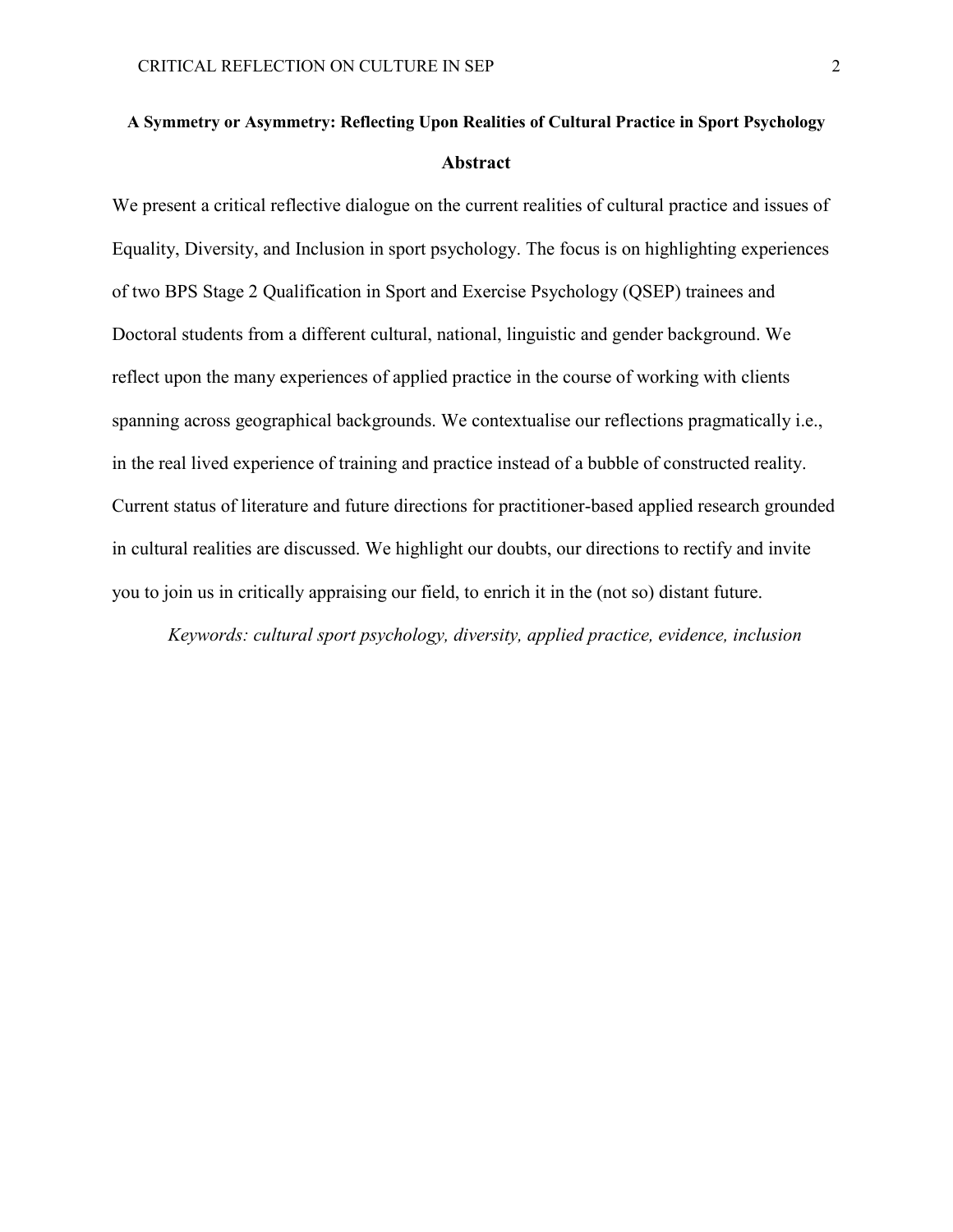#### **Introduction**

*"I feel like it's actually everybody's responsibility to use whatever platform they have to do good in the world, basically, and to try to make our society better, whether you're an accountant or an activist or an athlete or whatever it is. I think it's everybody's responsibility".*

*-Megan Rapinoe, Captain, U.S. Women's National Soccer Team*

 Where there is human civilisation, there exists diversity. With diversity, come several socially constructed categories – inclusion and exclusion, justice and injustice, historical and political contexts, social and cultural mouldings, and several 'isms' such as racism, sexism (Lake, 2011). This is also the case in sport, which is a social laden context (Fink, 2016).

Sport and exercise psychologists (SEP) work with athletes, coaches, and support staff from diverse racial, cultural, religious, and socioeconomic backgrounds (Schinke & Hanrahan, 2009). Such backgrounds and work conducted in sport requires an awareness of intersections i.e., aspects of how an individual's socio-political identities combine for discrimination and privilege (Crenshaw, 2017). This can be encountered such as race, ethnicity, socioeconomic status, socialization, language, sexual orientation, and gender (Gill & Kamphoff, 2009; McGannon et al., 2014). As such, SEPs are constantly challenged to reconsider their professional practice philosophy through a culturally reflexive and inclusivity lens (Hanrahan, 2010; Ryba et al., 2010; Ryba et al., 2013). The integration of cultural competence as a core competency (see Rodolfa et al., 2005; HCPC, 2015) has compelled practitioners to recognise that clients are not a homogenous group, but rather "a mosaic of people with diverse customs and cultures" (Arthur & McMahon, 2005, p. 205). This has brought with it a recognition that Eurocentric, and American theories and practice modalities may not be as effective as working with clients from diverse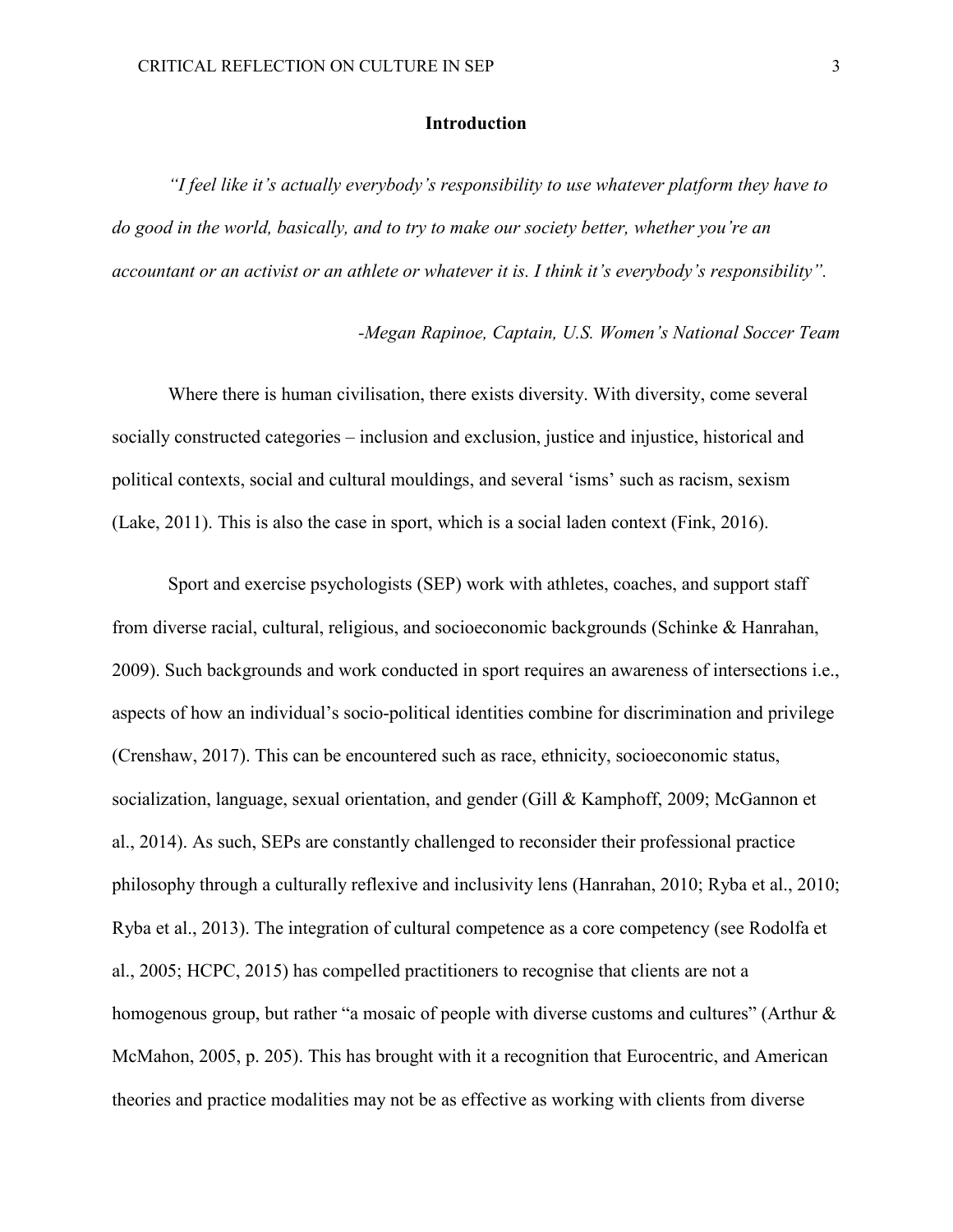backgrounds (Sue, 2001; Sue et al., 2019). For example, constructs such as grit have recently been shown to have different dimensions in collectivistic contexts (Kuruveettissery et al., 2021; Singh & Chukkali, 2021). This also exists with other constructs. Hence, applying western theories without contextual awareness and/or adaptation would be a major hurdle for effective multicultural practice. To this end, cultural and multicultural perspectives such as 'Cultural Sport Psychology' (CSP) have been entering the discourse (Ryba et al., 2010) which encourages recognition of the influence of power, social position and privilege, personal values, and biases, to achieve cultural praxis in research and applied practice.

Cultural competence is the ability to understand, appreciate and interact with people from different cultures and belief systems while developing relevant skills and knowledge to form effective working relationships (Rodolfa et al., 2005). It includes the development of policies and interaction within psychological practice and research (Comas-Diaz, 2011). Equality, diversity, and inclusion (EDI) is one major aspect of this. EDI are interrelated concepts where 'equality' emphasises fair access to opportunities and resources despite individual and/or group intersections and protected characteristics (Köllen et al., 2018). 'Diversity' involves recognising and respecting the multiplicity of human dimensions and 'inclusion' in this context is accepting intersectionality while providing a safe social space (Özbilgin, 2009). Although cultural competence is considered to be foundational to engage in ethical and effective research and practice in SEP (Watson et al., 2006), Martens et al., (2000) noted that EDI received inadequate attention in SEP research. As a result, the body of research knowledge and applied practice remains North American and Eurocentric (Gupta, in-press).

 SEP community has been a late entrant (compared to counselling paradigms) in embracing the inclusion of cultural aspects in applied practice and is predominantly founded on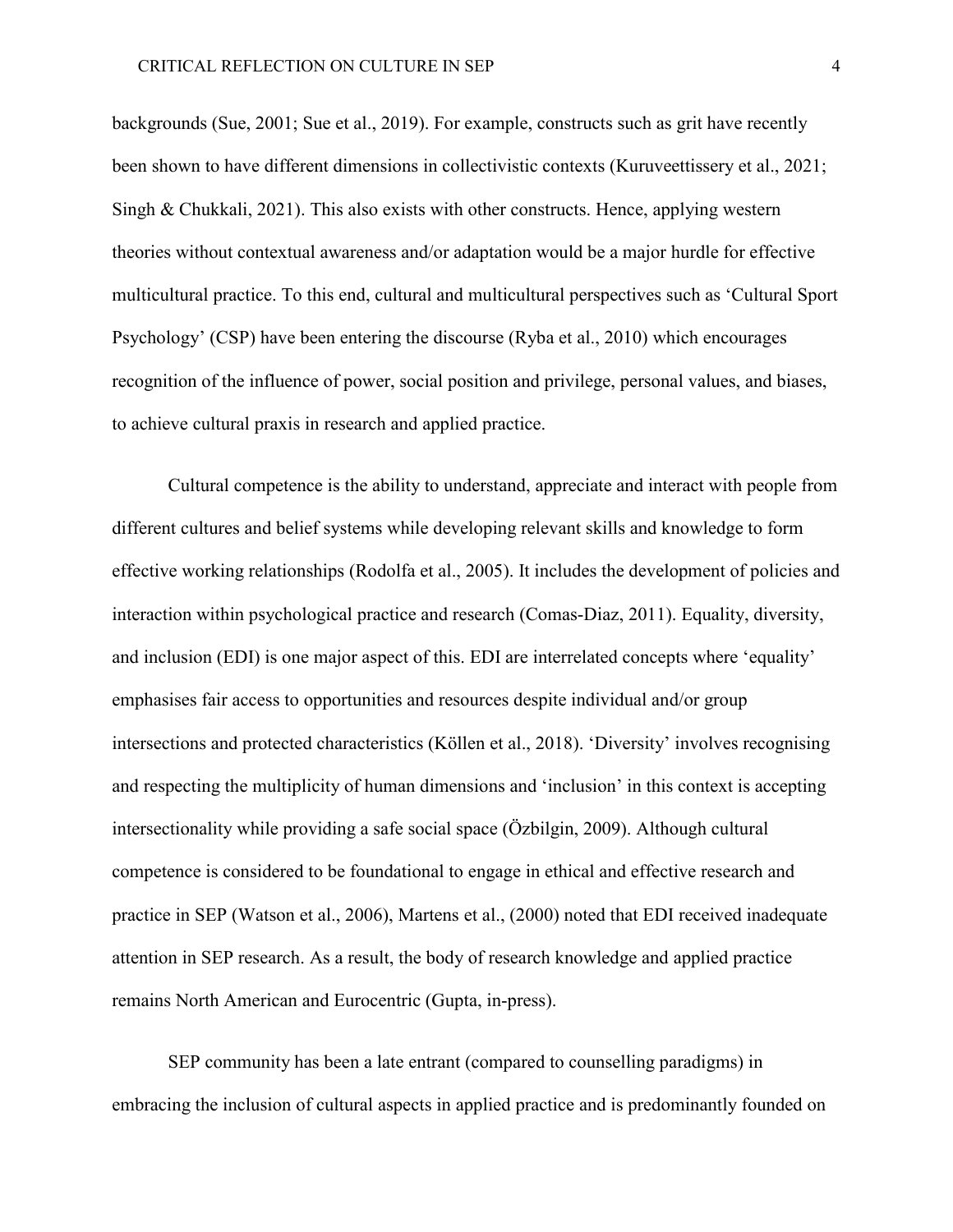white and westernised values and worldviews (Schinke & Moore, 2011). Some SEP scholars have recognised that research participants' cultural backgrounds arise from complex intersections of culture and identity (Blodgett et al., 2017; Fisher & Anders, 2010; 2020). Limited research publications have addressed racism (Burdsey, 2011; Moran, 2000), income inequality (Campbell, 2017; Mercer & Edwards, 2020) and prejudice against the LGBTQIA+ community (Bejar et al., 2021; Cunningham, 2019) in sport. Steadily, researchers are emphasising the importance of developing cultural competence in SEP's for culturally informed practice while working with ethnically, racially, and culturally diverse athletes (see Butryn, 2002; Carter & Prewitt, 2014; Parham, 2005; Schinke et al., 2012). The importance of training SEPs in culturally competent practice has also been receiving increasing attention. SEP professionals have been encouraged to be "aware of and response to attitudes, feelings and circumstances of people from other cultures'' (Hanrahan, 2011, p. 147) and how their own identities influence practice and research (McGannon & Johnson, 2009; Schinke et al., 2012).

 Lee (2015) highlighted that cultural sensitivity as a competency must be integrated in sport psychology education programs and curricula. On that note, multiple organisations such as the Association for Applied Sport Psychology (AASP), the International Society of Sport Psychology (ISSP), the American Psychological Association (APA), and the European Federation of Sport Psychology (FEPSAC), Health Care Practitioners Council (HCPC), and British Psychological Society (BPS) have expanded to include cultural competence within the list of competencies fundamental to SEP (cf., Association for Applied Sport Psychology, 2018; Fletcher & Maher, 2013; Tenenbaum et al., 2003). However, Quartiroli et al. (2020) explored SEPs perceptions of cultural competence and found that although formal training was provided in cultural competence, it was only perceived as moderately effective.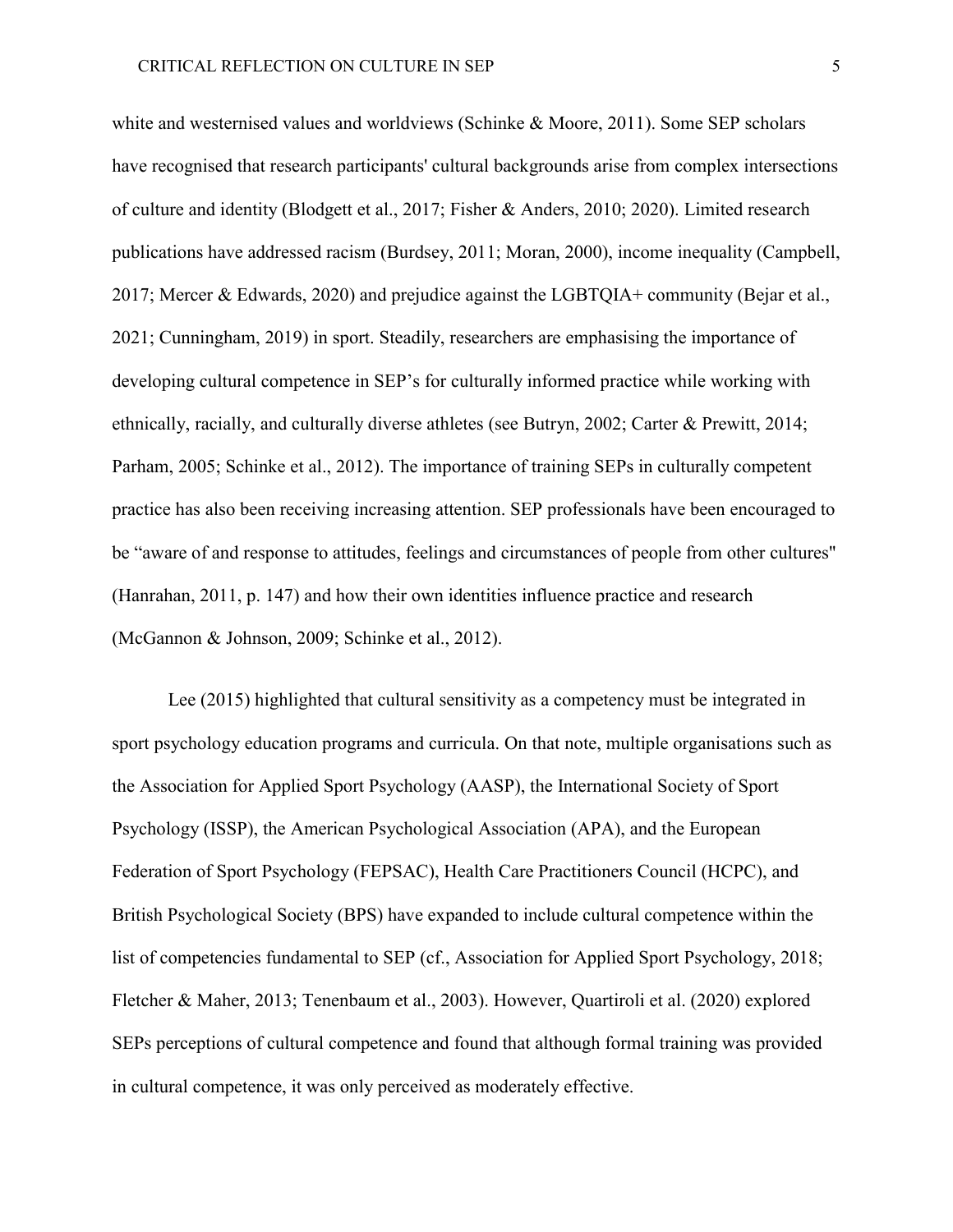Our experience as BAME (Black, Asian, and Minority Ethnic) practitioners, from a diverse culture with substantially different identities and how we engage with the existing knowledge base of sport psychology is best understood through CSP, as we review and challenge the dominant hierarchy through reflexivity (see Lazard & McAvoy, 2020). We employ critical reflective practice reflect on how we, from our cultural backgrounds and identities interact with the western and Eurocentric body of knowledge in the field. The rationale of the reflection is centred on showcasing how this interaction influences our practice in western and non-western contexts since we (authors and SEPs in general) do not practice in a vacuum, but rather are situated within wider social structures and power dynamics (Knowles & Gilbourne, 2010). We take onboard Quartiroli et al's., (2020) recommendation to engage in culturally centred selfreflective practice. This allows us to personally and proactively invest our efforts to understand the interface between where we come from, how we are trained, and the context we are in.

 In doing so, we add to EDI and CSP literature in two major ways. First, we reflect on our training in a western world, and practice in a more diverse world. Second, we examine intersectionality as it unfolds in the various elements and interactions in the sports environment. After doing so, we present points for exploration in future research, and how practitioners can evolve to incorporate this in the field.

# **Author Background: Who are we?**

We contextualise our reflections within who we are since research indicates that practitioners' own characteristics influence the process of cultural competence and EDI (Chao et al., 2011; Quartiroli et al., 2020). We also briefly outline our respective professional philosophies, since it is essential to practice (Poczwardowski et al., 2004) and facilitate reflective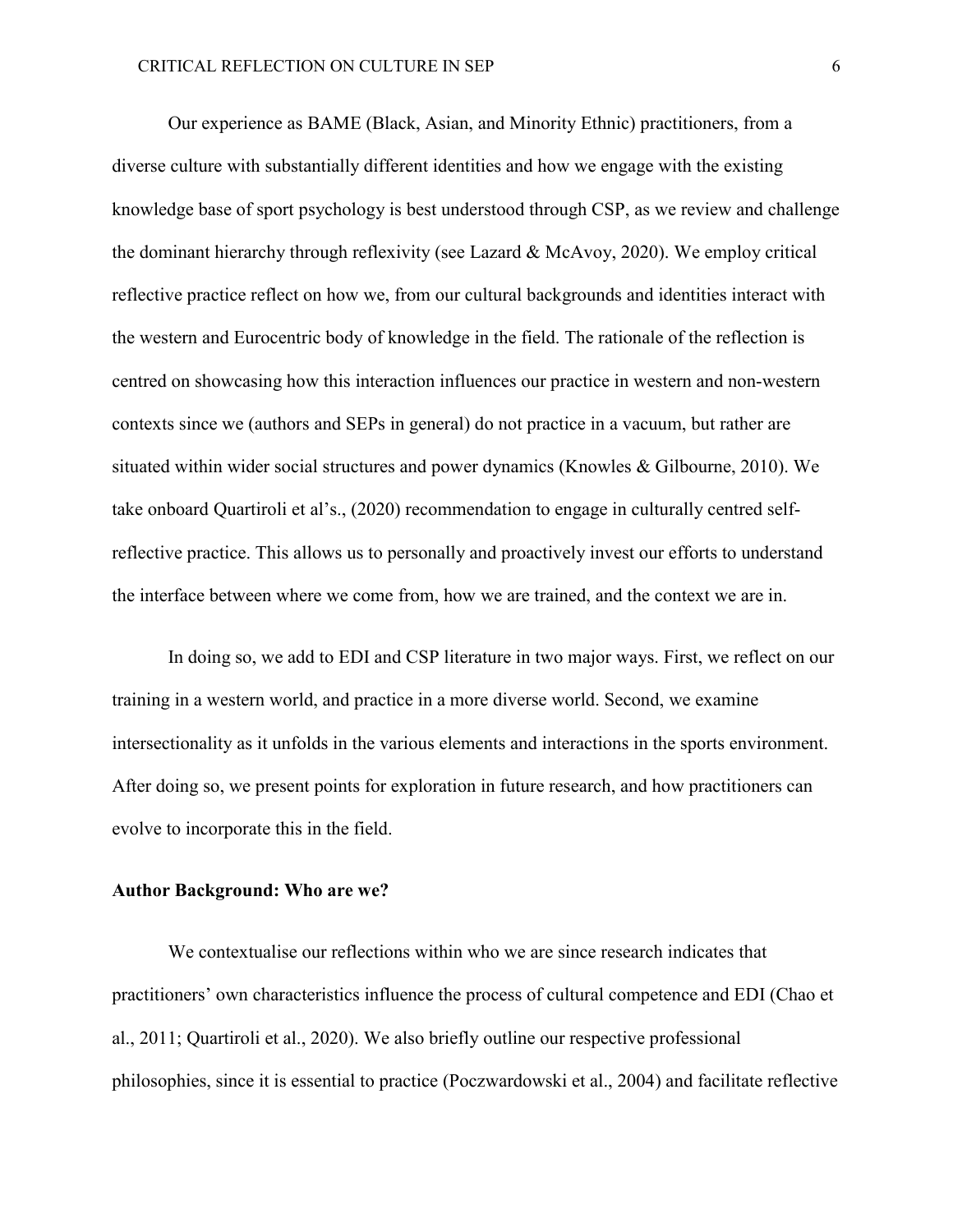practice by placing the self at the heart of experiential learning (Neil et al., 2013). Both authors understand that we are who we are because of who we were, where we come from, and where our values guide us to go.

#### **SG**

I am currently in the final year of my professional doctorate, on the QSEP Stage 2 route and hold a 4-day a week teaching position at a University in the UK. I have been working in applied psychology for five years in various roles. My work and practice have been in diverse cultural contexts of multiple countries (India, Sri Lanka, UAE, South Africa, England, Scotland, and Spain). I speak four languages fluently, and practice in three different languages. I have worked with clients across the spectrum of race, religion, gender, and socio-economic status. My professional philosophy is integrative, founded on humanistic philosophy, cognitive-behavioural approaches, and emotion-focused techniques. I identify myself as a cisgender male and my pronouns are he/his/him.

# **SD**

I am currently in the second year of the professional doctorate in sport and exercise psychology from the UK. Prior to this, I have had a professional table tennis career in my home country, India. I have been a trainee sport psychologist for the past three years. I speak and practice in three languages. My applied practice philosophy is based on the humanistic model and is anchored in the cognitive-behavioural approach. I am currently working with athletes from three countries (India, Sri Lanka, and Scotland). In my work so far, I have worked with athletes across religion, gender, sexual orientation, socio-economic background, and age. I identify myself as a cisgender female and my pronouns are she/her/hers.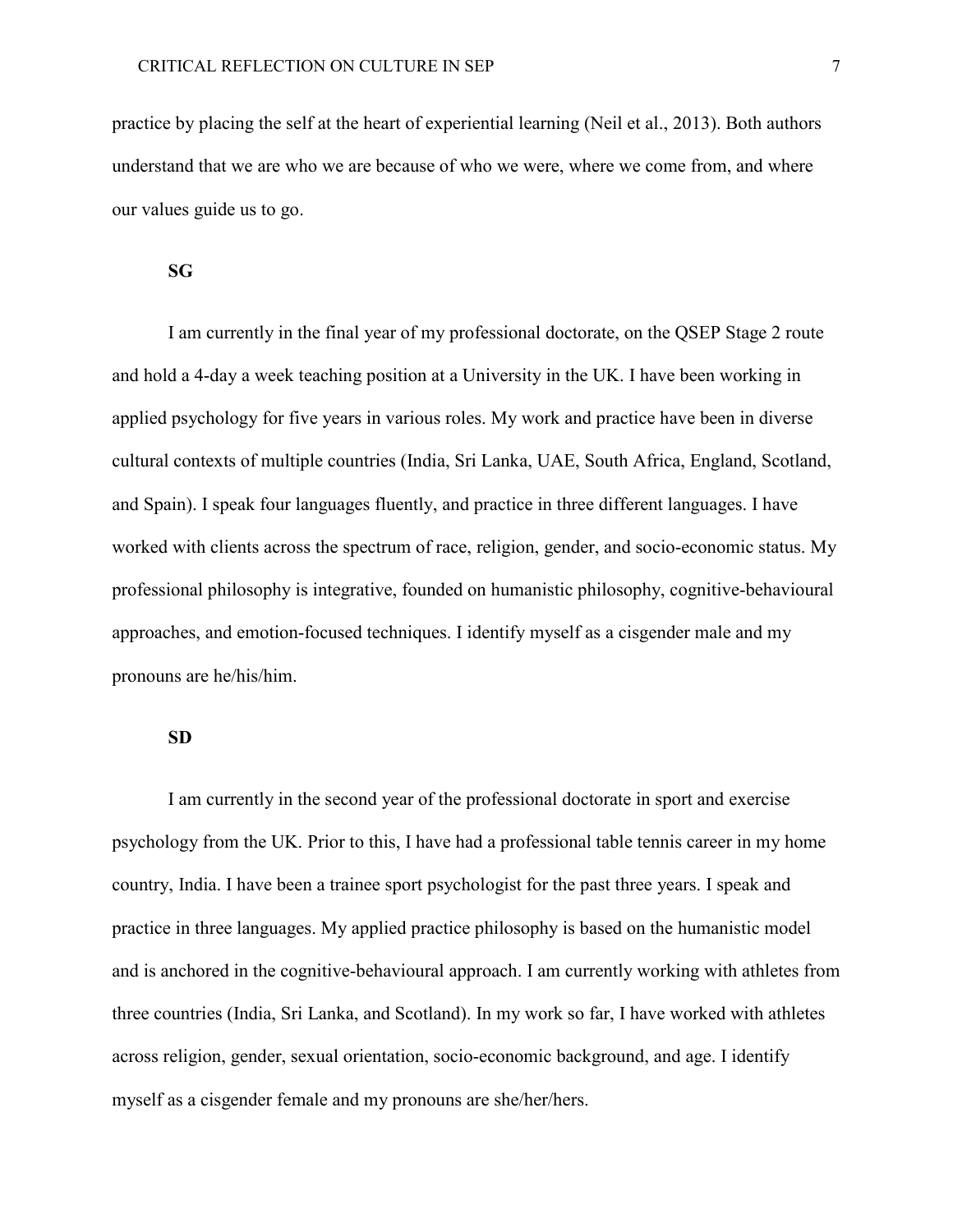#### **Structure of Reflections & Reflective Practice Model**

Research has indicated that SPs engaging in self-reflection examine and explore their own behaviours leading to development of greater self-awareness of themselves and their work (Anderson et al., 2004; Knowles et al., 2007). Our reflections are grounded in critical reflective practice (Knowles & Gilbourne, 2010). We (authors SG and SD) reflect dialectically i.e., by bringing our own lived experience and unique viewpoints to a particular topic in a to-and-fro format. We structure our reflections using the "T-R-E-E-S" model (see Gupta, in-press). T is theory and evidence which forms the foundations; R is the research we engage in formally or informally; E is the ethical standpoint; E is our experience and how we reflect upon it; and S is the specificity of context. The model was created by author SG with his supervisor to contextually reflect on multicultural practice based on recommendations outlined by Bolton (2010).

# **Critical Reflections: Asymmetry in Training, Experience & Reality**

#### **Research v/s Reality**

# **SG reflection 1**

Not too long ago, I was working with an 18-year-old tennis player from India, who was thinking over the decision to commit to a full-time career in sport. It was a case of conflict, both of internal identity (Rees et al., 2015), and of external identity with parent and coach. He noted (in Bengali, translated here), "I can't be bothered, they are sucking the life out of me". Being an evidence-based practitioner, I applied the self-determination theory (SDT) (Ryan & Deci, 2000) and engaged in motivational interviewing (Mack et al., 2017) 20 minutes into the 'intervention'.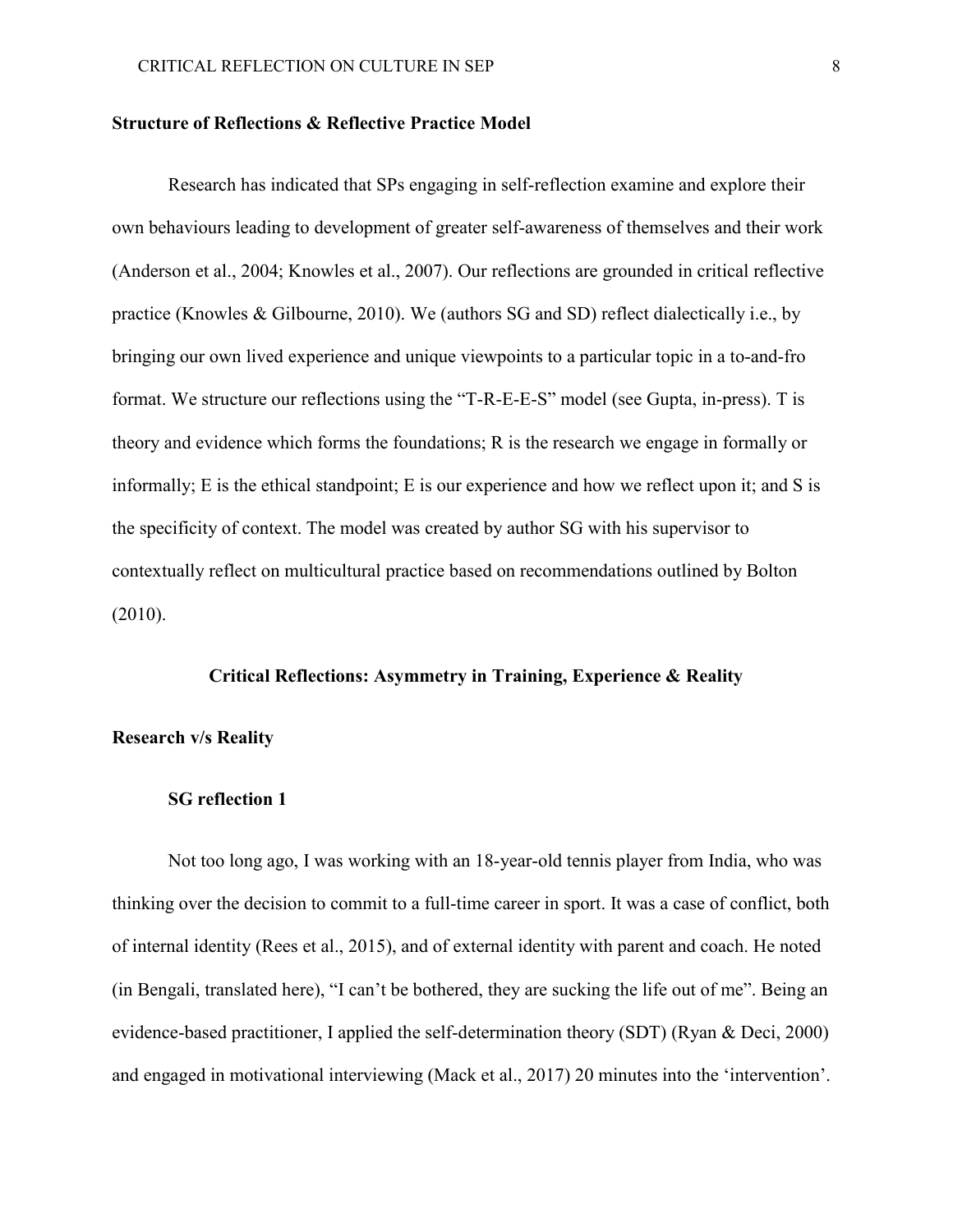My formulation indicated that the autonomy component of SDT was compromised due to overbearing parents and coach, causing reduced motivation. However, collaboratively digging deep it became clear that I was knocking on a door that did not exist. His competence was under siege, he did not really care about his autonomy, despite being at a developmental stage where the quest for autonomous, individual exploration of identity is key (Erikson, 1994). Flummoxed, I needed to know more. Limited evidence (in non-sport literature) indicates the need for variations of SDT applications across cultural contexts (see Chirkov et al., 2003; Kaur & Mohammad, 2020; Ranjit et al., 2017). Ryan and Deci (2020) highlight the importance of more qualitative and culturally sensitive research to validate it. To my knowledge, no sport psychology literature has explored this. Now I am faced with a question based on my lived knowledge of diversity and difference: 'Do I continue as is? Knowing theory may be misappropriated? If not, what do I do?'. "Research it myself" is the only answer that sits right with me. The (un) surprising fact is that most theories we use daily, find themselves without empirical support as we move beyond the West (cf. Schinke et al., 2019). Duda and Allison (1990) stated that crosscultural analysis was a 'void' in the field. 32 years later, the void still exists.

#### **SD reflection 1**

Currently I am working with an Indian athlete who identifies themselves as a lesbian. My work with them is underpinned by the person-centred philosophy (Rogers, 1942, 1957). It allows me to better understand the narrative they share and helps me appreciate the 'person' in the athlete (Cooper & MacLeod, 2011; Rogers, 1975). In one of our sessions, they were sharing an experience of being bullied in the locker room by their teammates. As we collaboratively explored the details, they said, "I feel like an outsider when I'm with the team". As I made a note of this in my post-session reflections, I realised this 'outsider' was a recurring occurrence in the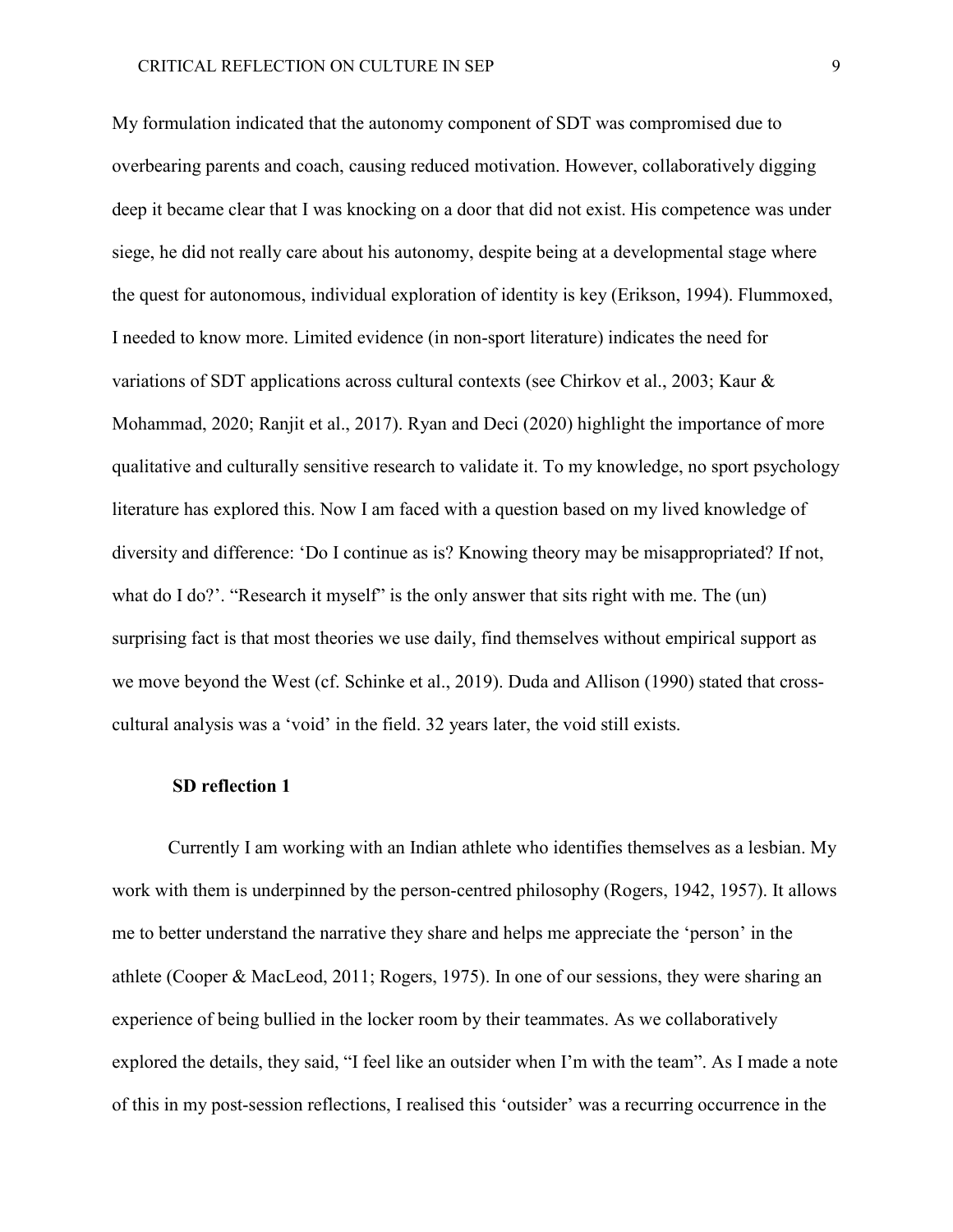sessions. Naturally, I gravitated towards reading literature pertaining to the LGBTQIA+ athlete community. In line with best practice guidelines, I have developed the habit of reading to prepare for the sessions. However, I encountered the dearth of attention to LGBTQIA+ community in the sport psychology scholarly literature (Bejar et al., 2019). I was shocked to see the glaring lack of book chapters focused on this area (Krane et al., 2010; Krane & Waldron, 2021). I struggled to grapple with the heteronormativity in sport psychology literature. Identifying myself as a heterosexual female and being spared from outright discrimination as an athlete as well as a sport psychology trainee, I was obviously disturbed. My supervisor directed me towards the work by Krane (1996, 2018) however, since the athlete belongs to a middle-class Indian family, my search for relevant literature continued. Furthermore, there is no systematic data about the number of LGBTQIA+ individuals in India (Wandrekar & Nigudkar, 2020). Working from a person-centred approach, the six conditions put forth by Rogers (1957) have helped me to support this athlete. However, I often feel lost when it comes to the scaffolding of LGBTQIA+ athlete specific literature to support my intention for evidence-based practice. Upon reflection, having read self-reflective reports (see Collins, Evan-Jones, O'Connor, 2013; McGregor & Winter, 2017; Stambulova & Johnson, 2010) has helped me build a perspective about applied practice. Upon reflecting, I believe evidence-based practice needs include more reflective reports focusing on diversity in applied sport psychology.

#### **SG reflection 2**

Sly et al., (2020) highlight the fact that we (SPs) find ourselves at a crossroads within our profession, one which signals changing expertise of the SEP and the need for a reassessment of professional competencies. I agree and argue that we also need to have a reassessment of the research body our professional practice bases itself upon. Raab (2017) laid down a prediction for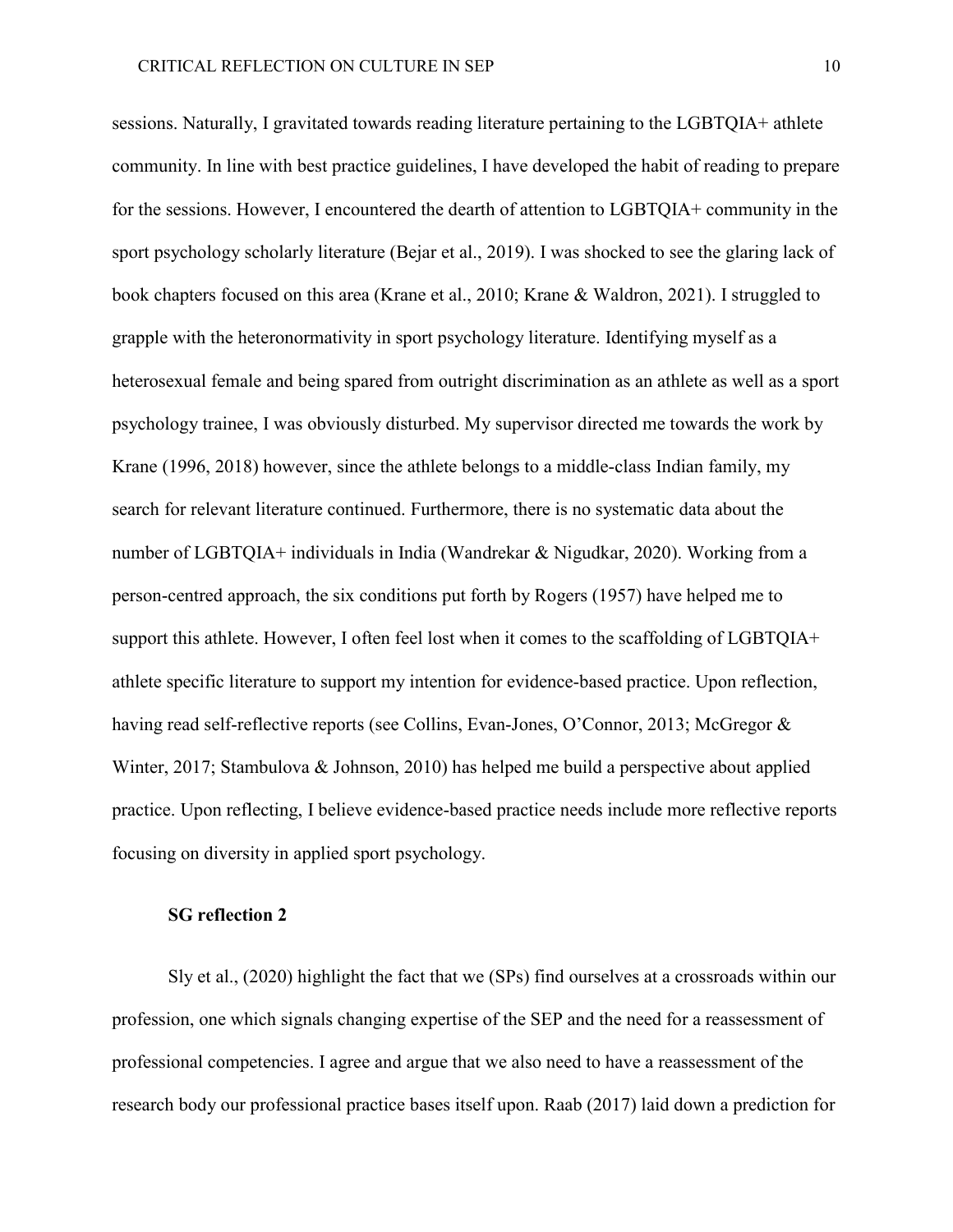how sport psychology will look like in 2050 outlining challenges and opportunities underpinned by a 3S Strategy of science, sport, and society. Taking this further, I emphasise on the fact that we must realise, accept, and act on the fact that society, sport, and science all go beyond the mere geographical boundaries of Europe, North America, and Australia. We have already established that there is little to no research base in non-western contexts. However, critically reflecting from lived experience and practice, I note that the issue goes deeper. There is a question of instrumentation and of measurement tools, since cultural bias is rife in psychological assessment measures and must be evaluated on a test-by-test basis (see Reynolds et al., 2021). Therefore, even if we use an existing instrument, which has not been validated for use in a specific cultural context, the method and results of the study have limited ecological validity. Cultural variation exists in constructs such as resilience (Buse et al., 2013); grit (Gupta & Sudhesh, 2019; Kuruveettissery et al., 2021); personality (Timothy-Church, 2010); group processes and social identity (Fischer & Derham, 2016); parenting patterns (Selin, 2013), emotional intelligence (Aravind et al., 2022) and others. At times, I have been on the receiving end of a complete lack of broader knowledge and this global realisation among reviewers in SEP, who are scholarly gatekeepers. For example, the decision to include studies written in English from non-western countries in a systematic review was questioned since the review did not have translation services associated. This needs to change and change fast. Although there is diversity of language in published literature, there are English-language journals in the non-western world too. Reflecting upon my own experience, English is not my first language, it is my third, and yet, I practice in it, and am writing my Doctorate using it. We research with an acknowledgement of context i.e., levels of sport (cf. Swann et al., 2015). We also need to study the psychology of sport and exercise as it unfolds in and across sociocultural contexts.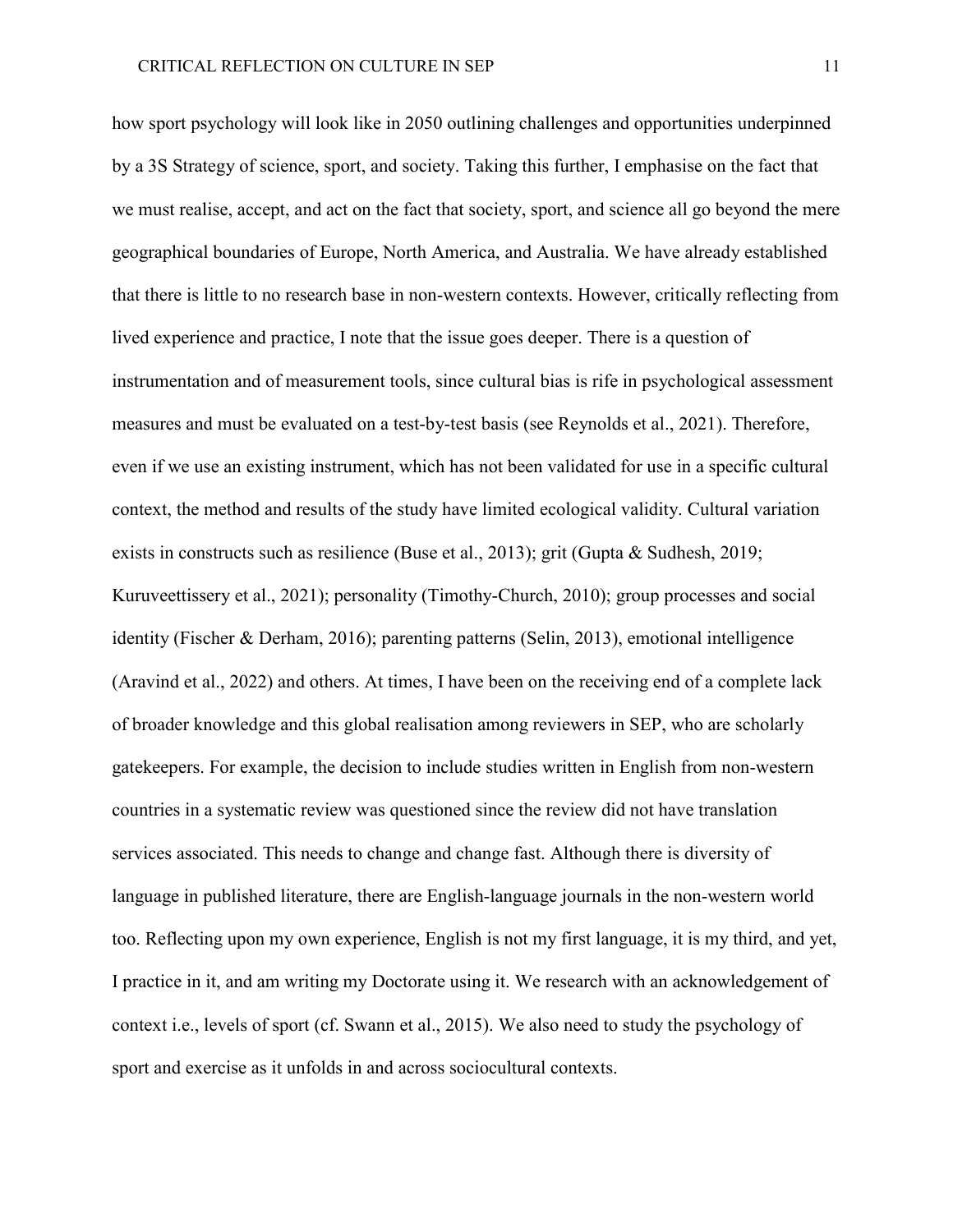# **SD reflection 2**

Awareness about sport psychology as a profession is increasing. Mirroring this, there is an increase in the diversity of our client base (Friesen, 2021; Ryba et al., 2016). This diversity may be reflected across intersecting components such as race, ethnicity, socioeconomic status, geography, language, sexual orientation, and gender (Schinke & Moore, 2011). Such intersections are layered, much like an onion and it is imperative to avoid reduction via cultural blindness or practising from a mono-cultural perspective (Butryn, 2002; Parham, 2005). During my Doctoral training, I was exposed to working in Scotland for the first time. I am from a collectivistic culture, with English being my second language. As Sue (2006) states "cultural competence refers to possessing cultural knowledge and skills of a particular culture to deliver effective interventions to members of that culture". To do so, I had to actively try to navigate my way to understand Scottish culture, linguistic peculiarities, to bridge the obvious cultural gap. Ghatkopar to Glasgow has quite a cultural and a geographical distance. For example, during my first interactions with a Scottish team, the greetings phase, I was flabbergasted when people said, "wee bit" in response to my "tiring training session?". In Mumbai local slang (which I have heard for 23 years), the phonetic roughly translates to infants and their toilet needs. I was talking to SG, who once said that some of his clients find it difficult to express emotions in English, preferring their mother tongue. He asked me about my opinion on how this would impact selftalk. I have some ideas/hypothesis but only lived experience to support it. Research has none.

This highlights the fundamental necessity about anchoring oneself in cultural competence for effective practice in the sea of diversity (Gill & Kamphoff, 2009; Schinke & Moore, 2011; Schinke et al., 2012). Reality differs, and there is a considerable insufficiency of research addressing the complexities of multicultural practice. Discussions of EDI and developing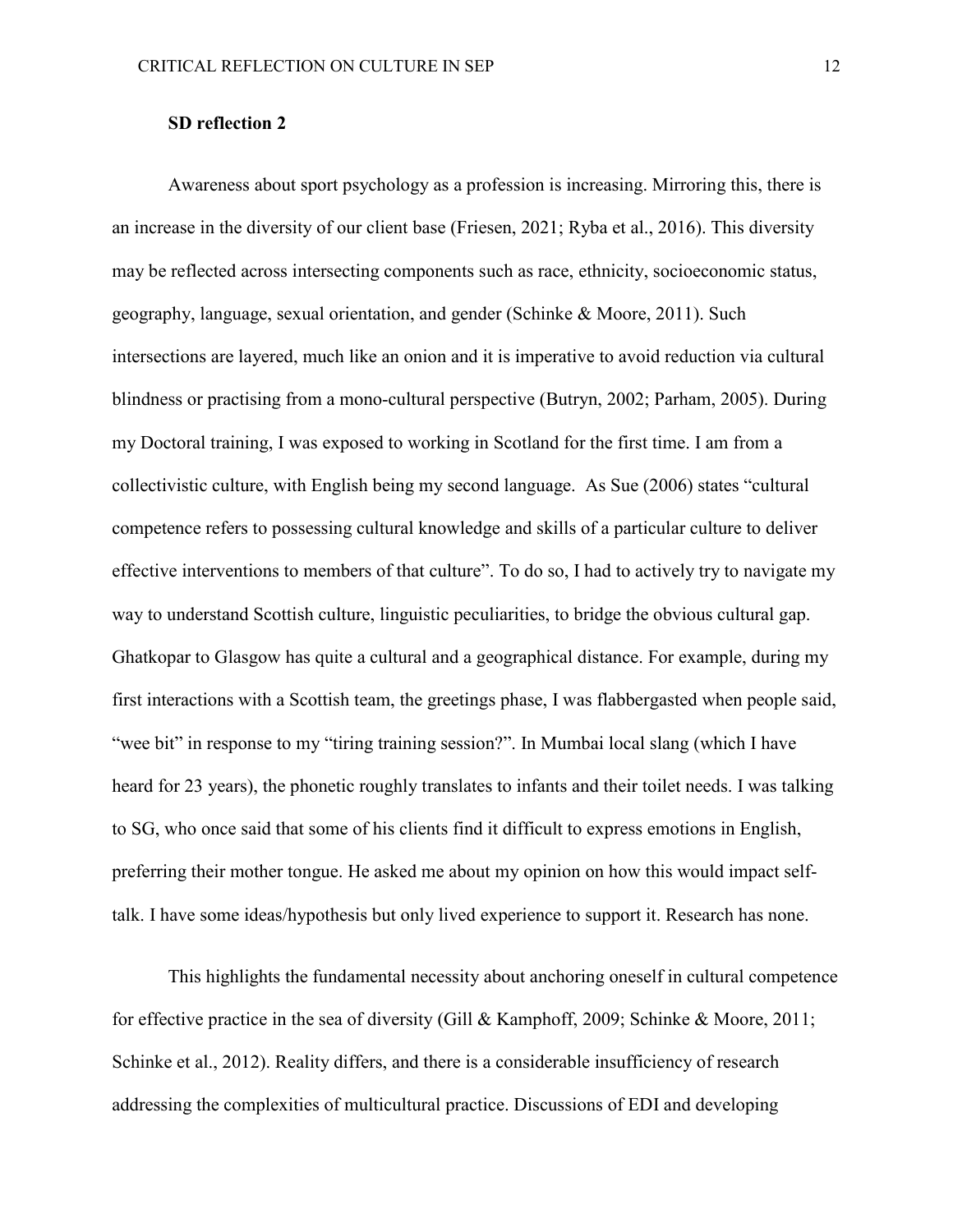multicultural competency needs to catch up for SEPs to maximise our effectiveness in applied practice (Carter & Prewitt, 2014; Gill & Kamphoff, 2009; Ryba et al., 2010).

# **Literature v/s Lived Experience**

#### **SG reflection 1**

Literature has investigated the impact of discriminatory perception and stereotype. Studies include perceptual confirmation of racial stereotypes and racial subtyping in the "white men can't jump" study (see Stone et al., 1997), stereotype threat on athletic performance (see Stone et al., 1999; Stone et al., 2012), impact of stereotype threat on self-handicapping (see Stone, 2002), and black/African stereotypes in sprinting and athletics (see Rasmussen et al., 2005; Baker et al., 2003). There is no exclusive research on the dynamics of discrimination and its impact on the sporting individual as a unit of analysis (cf. Lindahl et al., 2015). The International Society of Sports Psychology (ISSP) published a position stance (Schinke et al., 2018) outlining how a lack of cultural understanding by coaches, teammates gave little opportunity to own cultural identity in training environments which often contain overt/covert racism (Blodgett & Schinke, 2015; Campbell & Sonn, 2009). Taken together, "minority stress" i.e., stressors experienced by traditionally marginalised groups due to their devalued position in society (Meyer, 2003) is important to consider in sport (see Lee et al., 2019). Evidence indicates that athletes from marginalised groups (gender, religion, race, culture etc) experience challenges and stressors in sport specifically due to their marginalised identities (Fynes & Fisher, 2016; Hargie et al., 2017; Melton & Cunningham, 2012). Anti-discrimination policies are the first step, but anti-discrimination as a standard 'normal' is far from reality.

# **SD reflection 1**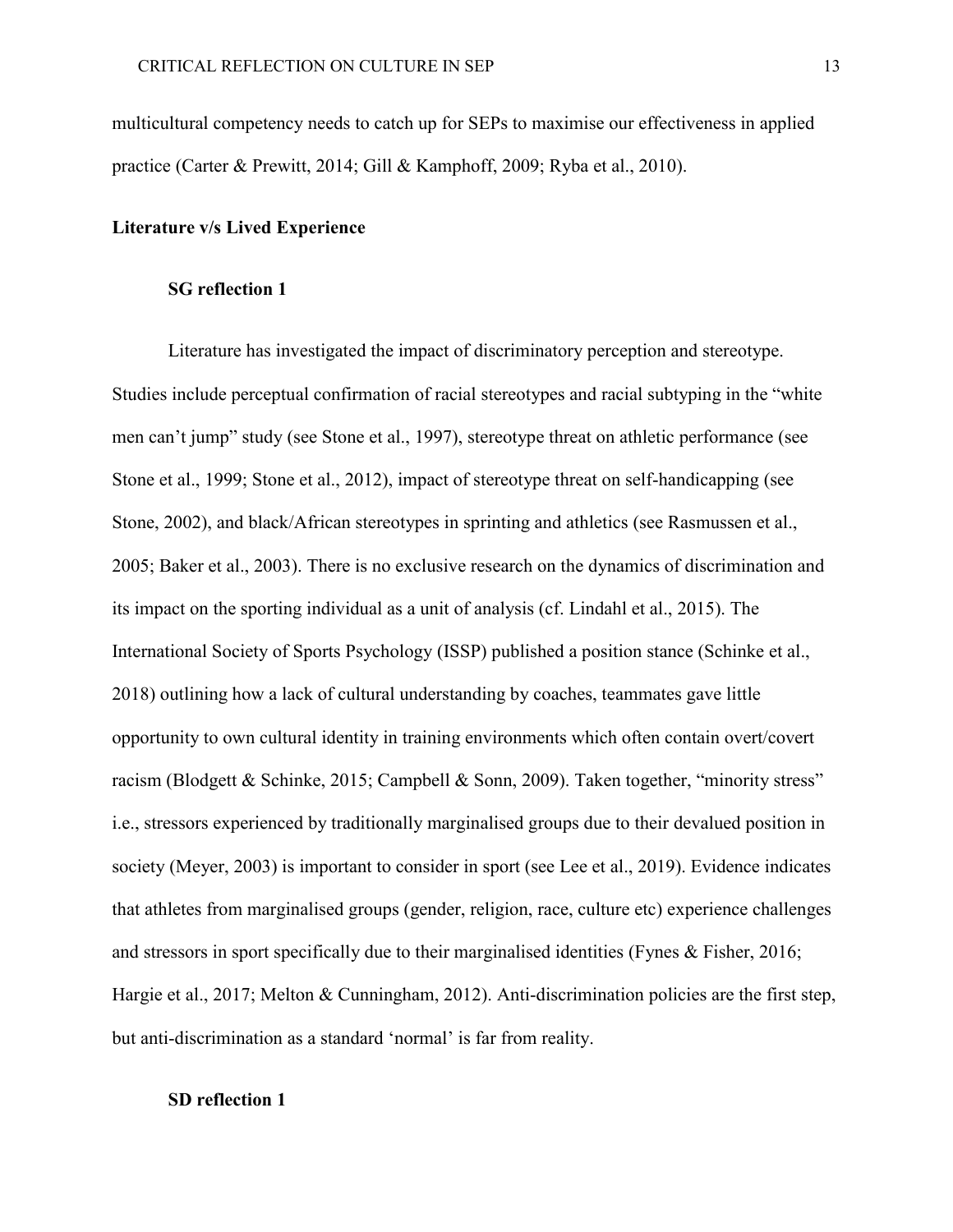Sport psychology literature highlights the importance of being cognizant of culture, yet asymmetry persists at the awareness versus implementation level (Schinke et al., 2012; Quartiroli et al., 2021a). There is a mismatch between being aware of culture and implementing appropriate interventions. Athletes are nurtured and influenced by several characteristics – social, cultural, political (Fisher & Anders, 2020). SPs are also socio-culturally diverse human beings. Lack of intersectionality awareness and integration limits holistic service delivery (Schinke et al., 2019; Schinke & McGannon, 2015). I enter the professional space reflecting on my personal intersections (e.g., heterosexual, cisgender, female, ex-athlete, Indian, trainee psychologist). This has helped me appreciate the 'layers'. Understanding and reflecting on these intersections have shaped me and my view of the world. This makes me empathic and empowers me to holistically accept and respect others. For example, I am now vocal about my pronouns which is a small but considerate step towards inclusivity. Once a client asked me "would you be comfortable addressing me with 'them' as a pronoun?" I replied an instant yes and took that as an opportunity to tell them about my pronouns. This promotes acceptance without conditionality, which is the first step towards inclusivity in practice (Richards & Barker, 2013). This is fundamental when it comes to language, cultural acceptance of sport psychology, parental involvement and other factors while working across geographical locations. Being critical about my biases, values, and preconceived notions whilst realising my social standing has helped me develop a reflexive attitude (Cropley et al., 2010; Schinke et al., 2012). Supervision and peer support is also critical to avoid the trap of a self-fulfilling prophecy when working in a multicultural context (Aoyagi et al., 2017; Soheilian et al., 2014). Literature needs to embed more of this lived experience to balance the books. I have found in my experience that we as a field have neglected these realities and/or never explored them in the first place.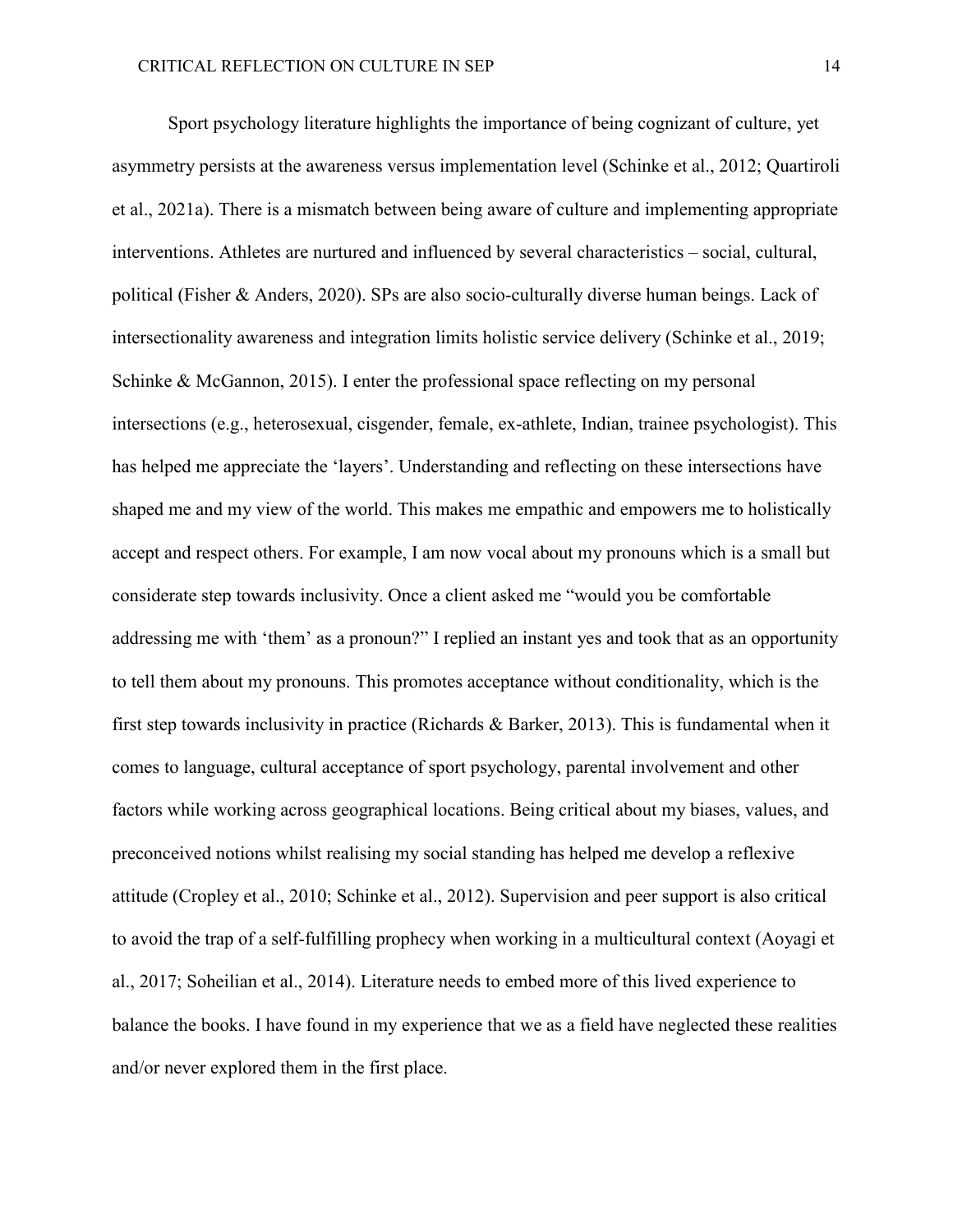# **SG reflection 2**

Carter & Prewitt (2014) outlined seeing, being and doing as critical awareness of the practice context. Reflecting on lived experiences and applied practice in multiple contexts, I cannot emphasise its importance enough. Service-delivery challenges are often accentuated by a multitude of unplanned events beyond the SEP provision such as family issues, media, private concerns, and others (see Henriksen, 2015; Schinke et al., 2015). Understanding the uniqueness of the context too is of utmost importance.

 On lucky occasions the difference in the context is obvious, on other times the SEP has to be a detective to uncover them reflexively. Research in psychological science indicates that values and beliefs are highly contrasted as one moves across the cultural spectrum (see Sagiv & Schqartz, 2021; Smith et al., 2013) with fundamental differences in emotional patterns (see Tamir et al., 2016) and family dynamics (Georgas et al., 2006). For example, in my applied practice I have observed that "working hard" as a value and belief system is a chosen value in Western and European contexts. Whereas, in Asian contexts, it is reinforced and modelled by parents and society from the age of consciousness. Athletes (and people) who do not share that value and belief are anomalies. This is linked to larger social competition structures due to resource constraints i.e., greater number of individuals competing for finite resources. This is also important when it comes to considerations of athlete development and practice as an SEP. In the span of 4 hours on average Tuesday in March 2021, one athlete (17-year-old female from a Western background) told me, "just recovering, it's difficult because I have to do everything alone, parents never really come by to watch, to drive me back or something". Another athlete (17-year-old female of an Asian background) angrily recounted that "everyone is so over involved in every aspect of my sport life! I lost a tournament a week ago, and suddenly everyone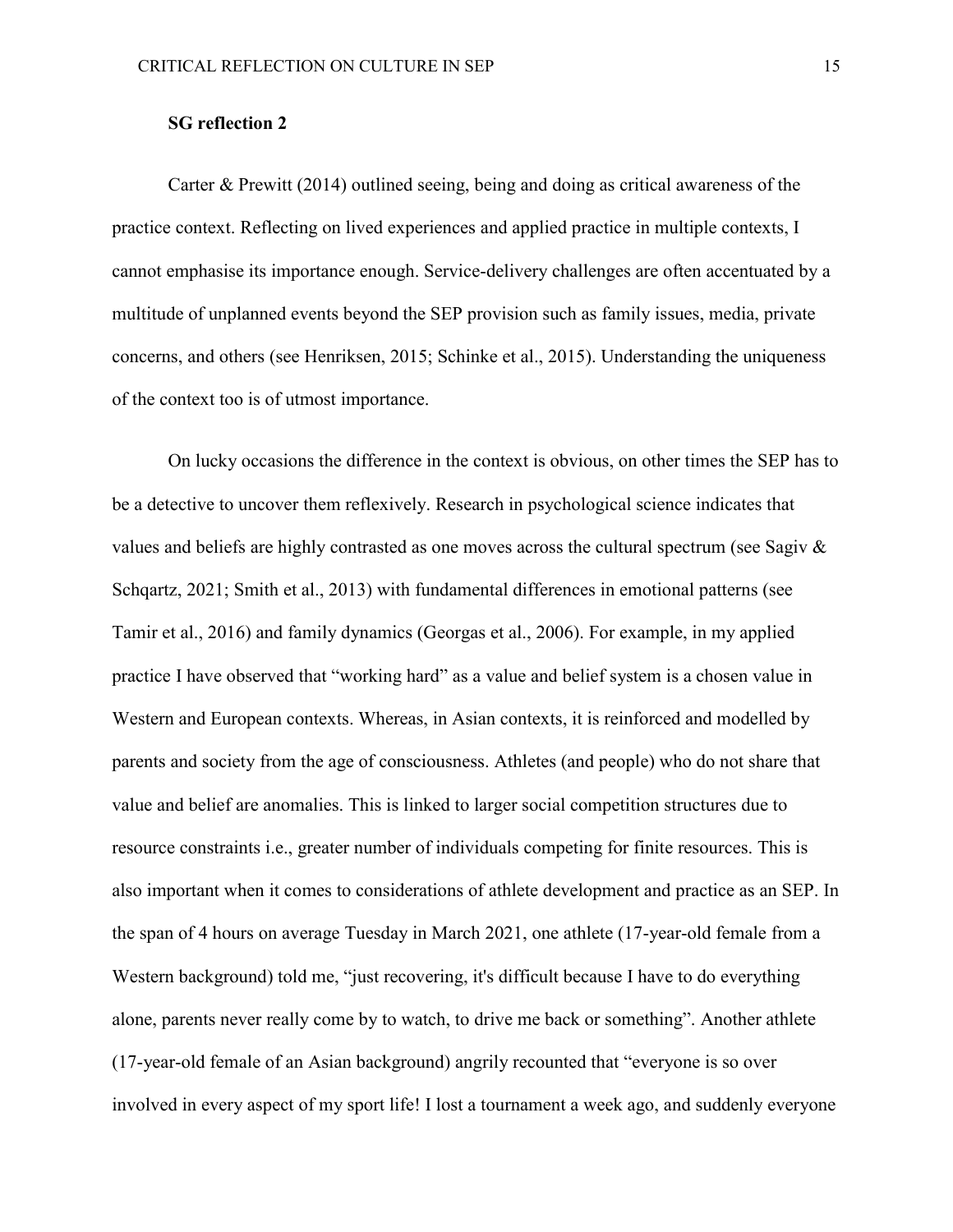was an expert, and my parents told me to stop playing and focus on studies, sport will apparently not feed me!". Such patterns are inextricably linked to larger social identity (see Haslam et al., 2020) and represent values in-action. Intervention literature in sport psychology (as it stands in 2021) does not adequate consider these nuances, and therefore cannot be said to have valid efficacy. SEPs tell athletes, "respond, don't react". Lived experience and literature has an asymmetry, and right now the field is rightly reacting to the Black Lives Matter Movement, the global push for inclusivity and more recently the exposé of racism in English cricket. It is time for the field itself to have a planned and sustained response to be more equal, more diverse and a lot more inclusive of various cultural nuances. Note: there are little citations here because of the lack of research on the topic.

#### **SD reflection 2**

 Being culturally competent is a journey. Riding the tides and reflecting on them will enrich this process as it is a required competency for ethical and effective practice in SEP (Ryba et al., 2010). Research suggests that applied practice should be multiculturally anchored and holistic, however, the reality is skewed (Blodget et al., 2015). Such integration is a rare reality since psychological skills training (PST) 'quick fixes' take precedence. Often, in my practice, I have encountered that sport psychology support is viewed as a 'quick fix'. For example, a parent of a national level table tennis athlete once said, "I just want my kid to win". Sport being a dynamic entity, the stakeholders (e.g., coaches, parents, sponsors) usually tend to have a binary focus – success and failure. With a singular focus on developing successful athletes, often the importance of their backgrounds, parenting, socio-economic standing is neglected. Therefore, there arises a lack of consistent opportunities to regularly design and implement culturally safe interventions (Lee, 2015). But this does not mean that PST interventions cannot be culturally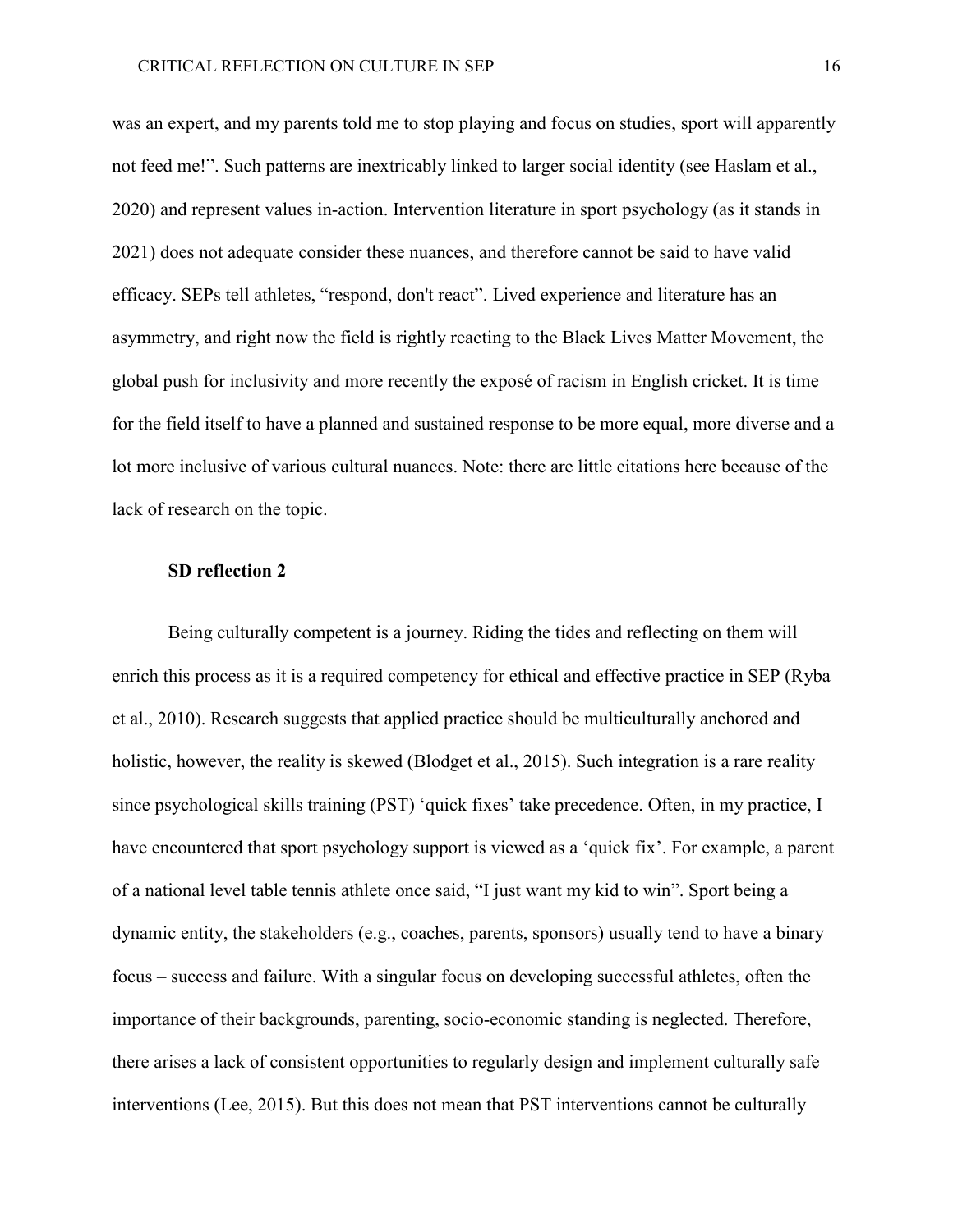inclusive. For example, working with parents to implement PST as 'partners' in the child's development could be an option in collectivistic societies. Wells (2000) Cultural Development Model, a six-stage continuum across phases - cognitive and affective. The cognitive stage has three stages from cultural incompetence to sourcing knowledge and recognising cultural implications of behaviour. The affective stages move from cultural sensitivity, to competency and efficiency. This can be used by practitioners and institutional stakeholders to guide culturally sensitive intervention development.

# **Conclusion**

In the recent past there have been calls to initiate special issues on EDI in sport psychology (see Fisher & Roper, 2015; Yu et al., 2016). This special issue in the *Sport and Exercise Psychology Review,* the special issue at *Journal of Applied Sport Psychology (2022)* are important first steps in that direction. Our reflections are focused on our field itself. There is a need for research grounded in diverse realities and populations. There is also a need for reflective reports showcasing the 'doing' multicultural practice. For example, Quartiroli et al., (2021b) examined how studying in a different cultural context led to cultural disconnect initially, eventually leading to personal and cultural growth in practice.

Additionally, more voices must be included, from more parts of the globe. This will ensure the field, its research and applied practice ethos is socio-culturally diverse to effectively meet the needs of our ever-diversifying client base. To this end, Quartiroli et al., (2022) published a multinational perspective on the identity of the sport psychology profession. However, stating that it is 'multinational', only five out of thirty-three participants in the study practices outside North America or Europe (two in Middle East, two in South America and one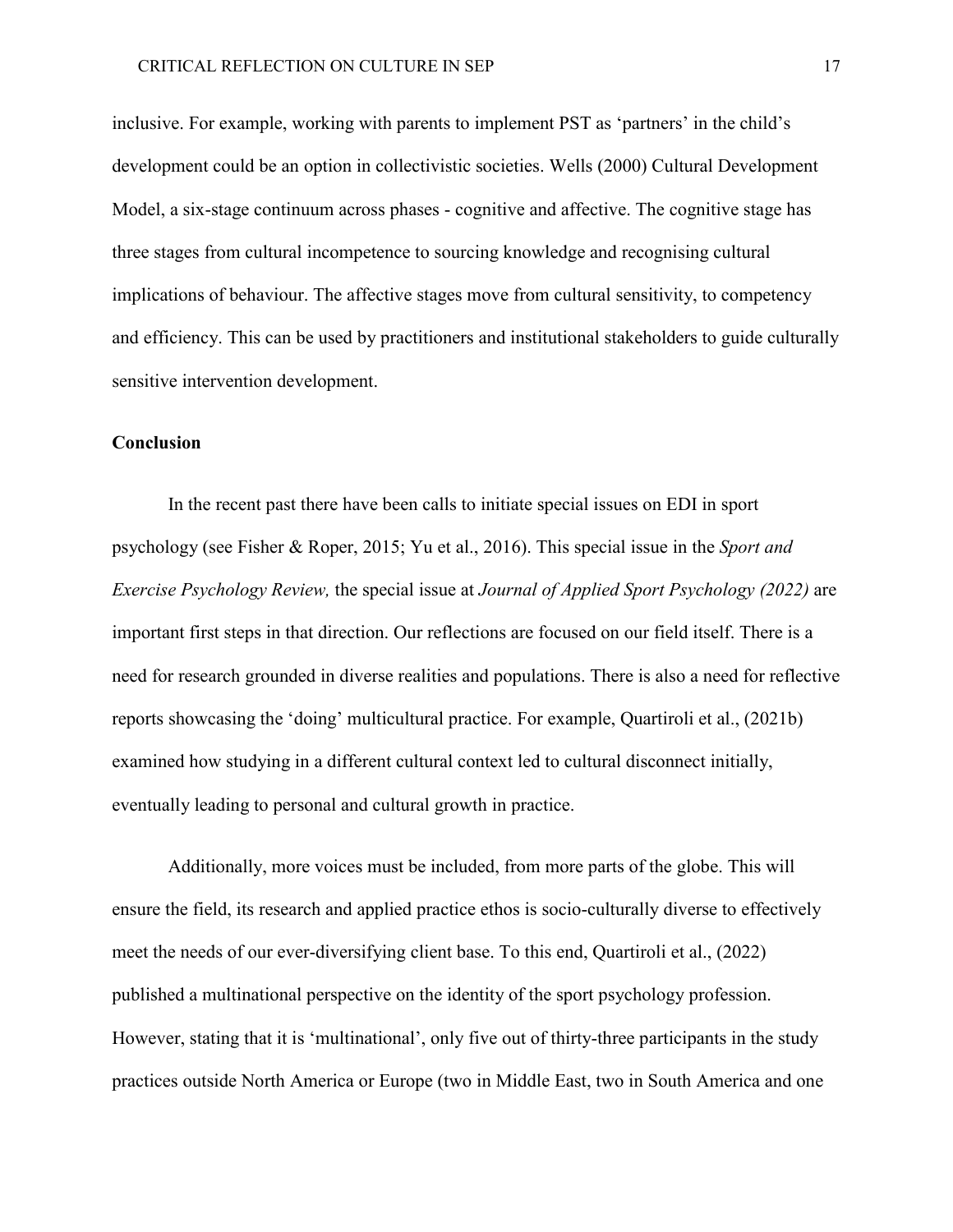in East Asia). This is not truly representative of multicultural perspective, but it is a step in the right direction. We, as a field may not be running towards EDI and multicultural practice yet, but these articles indicate that we can (and are) walking faster.

We conclude by reiterating a common quote repeated in sport, in innumerable gyms, tracks, pitches and stadiums: "Slow progress is better than no progress at all". We (authors) have started working on globalising research in sport psychology to represent contexts and populations hitherto unrepresented. We humbly (but passionately) invite you to join us.

#### **Disclosure Statement**

Authors have no competing financial or other competing conflict of interests to declare.

#### **Acknowledgements**

We would like to extend our gratitude and thanks to RA, DS, TM, PP, DV, NC at Discovery Sport & Performance Lab for their feedback and comments on an earlier version of the manuscript. We would also like to thank Dr Paul McCarthy, Dr Elaine Duncan and Dr Bryan McCann, for encouraging us to discover our voices of diversity and supervise us as we tried to navigate multicultural practice.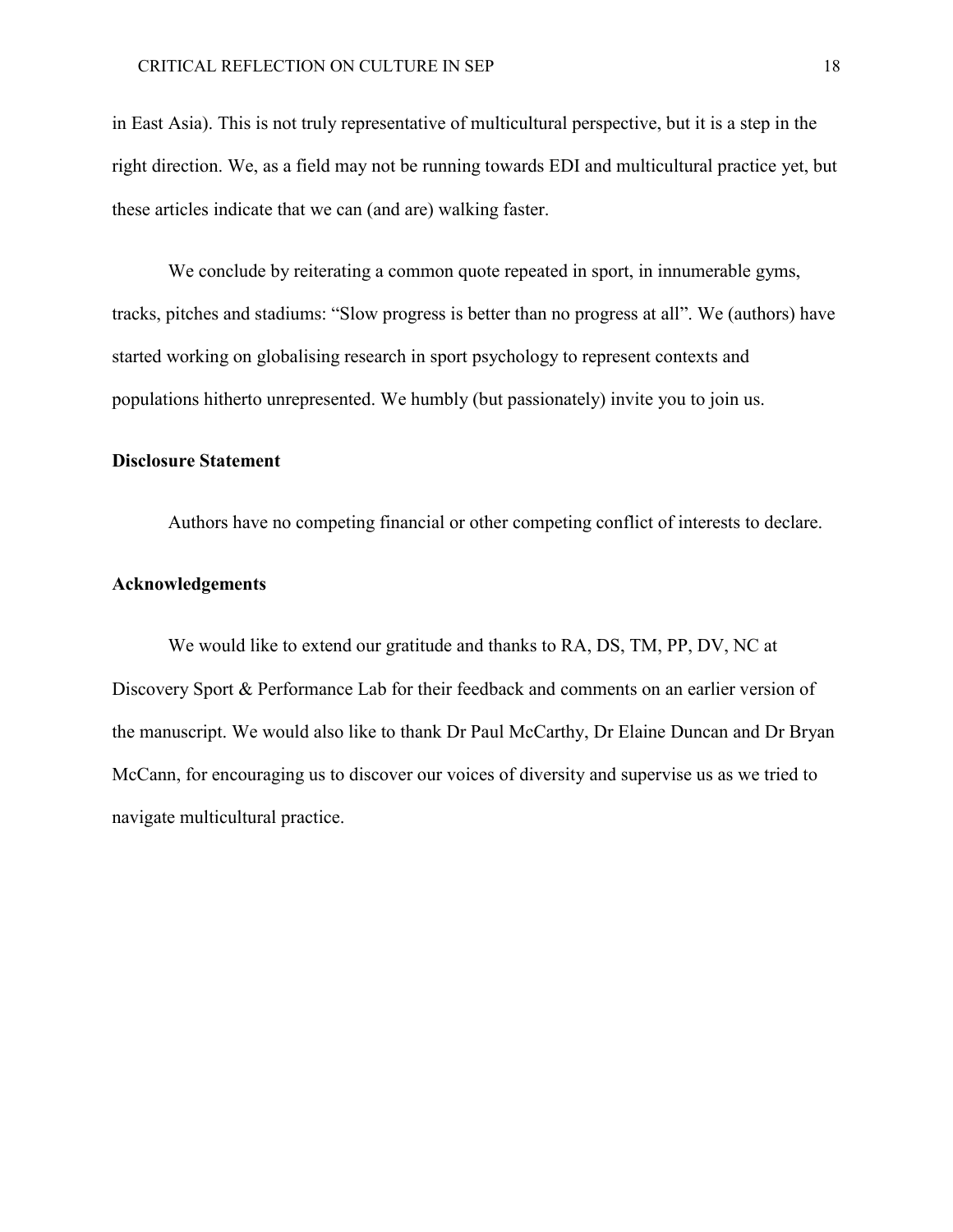# **References**

Anderson, A.G., Knowles, Z., & Gilbourne, D. (2004). Reflective practice for sport psychologists: Concepts, models, practical implications, and thoughts on dissemination. *The Sport Psychologist, 18*(2), 188–203.

Aoyagi, M.W., Poczwardowski, A., & Shapiro, J.L. (Eds.). (2016). *The Peer Guide to Applied Sport Psychology for Consultants in Training* (1st ed.). Routledge. <https://doi.org/10.4324/9781315404066>

- Aravind, R., Gupta, S., Swetha, R.A.G. (2022). A pilot study on Emotional Intelligence & its Impact on Pre-Competitive Anxiety: How does it operate in a non-WEIRD setting? *Int. J. Physiol. Nutr. Phys. Educ*, *4*, 843-848.
- Arthur, N., & McMahon, M. (2005). Multicultural career counseling: Theoretical applications of the systems theory framework. *The Career Development Quarterly, 53*(3), 208–222. <https://doi.org/10.1002/j.2161-0045.2005.tb00991.x>

Baker, J., & Horton, S. (2003). East African running dominance revisited: a role for stereotype threat?. *British journal of sports medicine*, 37(6), 553–555. <https://doi.org/10.1136/bjsm.37.6.553>

- Bejar, M. P., Shigeno, T. C., Larsen, L. K., & Lee, S. M. (2021). The state of diversity in the Association for Applied Sport Psychology: Gaining momentum or still swimming upstream?. *Journal of Applied Sport Psychology*, 1-15.
- Blodgett, A. T., & Schinke, R. J. (2015). "When you're coming from the reserve you're not supposed to make it": Stories of Aboriginal athletes pursuing sport and academic careers in "mainstream" cultural contexts. *Psychology of Sport and Exercise*, *21*, 115-124.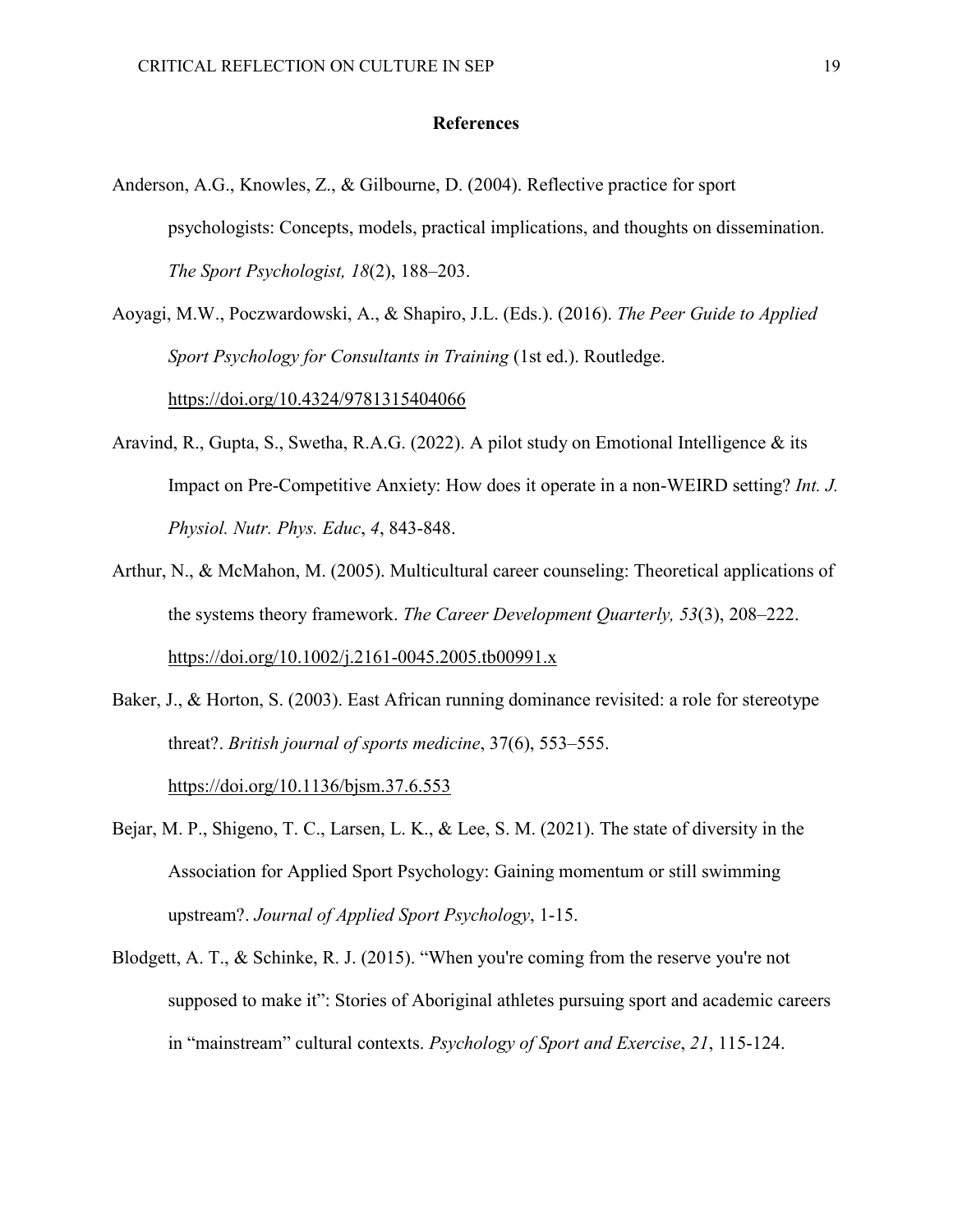Blodgett, A.T., Ge, Y., Schinke, R.J., & McGannon, K.R. (2017). Intersecting identities of elite female boxers: Stories of cultural difference and marginalization in sport. *Psychology of Sport and Exercise, 32*, 83–92.

Bolton, G. (2010). *Reflective practice: Writing and professional development*. Sage publications.

- Burdsey, D. (2011). That joke isn't funny anymore: Racial microaggressions, color-blind ideology and the mitigation of racism in English men's first-class cricket. *Sociology of sport journal*, *28*(3), 261-283.<https://doi.org/10.1123/ssj.28.3.261>
- Buse, N. A., Bernacchio, C., & Burker, E. J. (2013). Cultural variation in resilience as a response to traumatic experience. *Journal of Rehabilitation*, *79*(2), 15.
- Butryn, T. M. (2002). Critically examining white racial identity and privilege in sport psychology consulting. *The Sport Psychologist*, *16*(3), 316-336. <https://doi.org/10.1123/tsp.16.3.316>
- Campbell, E.E., & Sonn, C.C. (2009). Transitioning into the AFL: Indigenous Football Players' Perspectives. *Athletic insight*: online journal of sport psychology, 11.
- Campbell, H. (2017). Superior Play, Unequal Pay: US Women's Soccer and the Pursuit for Pay Equity. *USFL Rev.*, *51*, 545.
- Carter, L., & Davila, C. (2017). Is it because I'm Black? Microaggressive experiences against Black professionals in sport and exercise psychology. *Professional Psychology: Research and Practice*, 48(5), 287–293.<https://doi.org/10.1037/pro0000145>
- Carter, L., & Prewitt, T. (2014). Seeing, being, and doing: Addressing multicultural competence in applied sport psychology. *Athletic Insight*, *6*(3), 221-232.
- Chirkov, V., Ryan, R. M., Kim, Y., & Kaplan, U. (2003). Differentiating autonomy from individualism and independence: A self-determination theory perspective on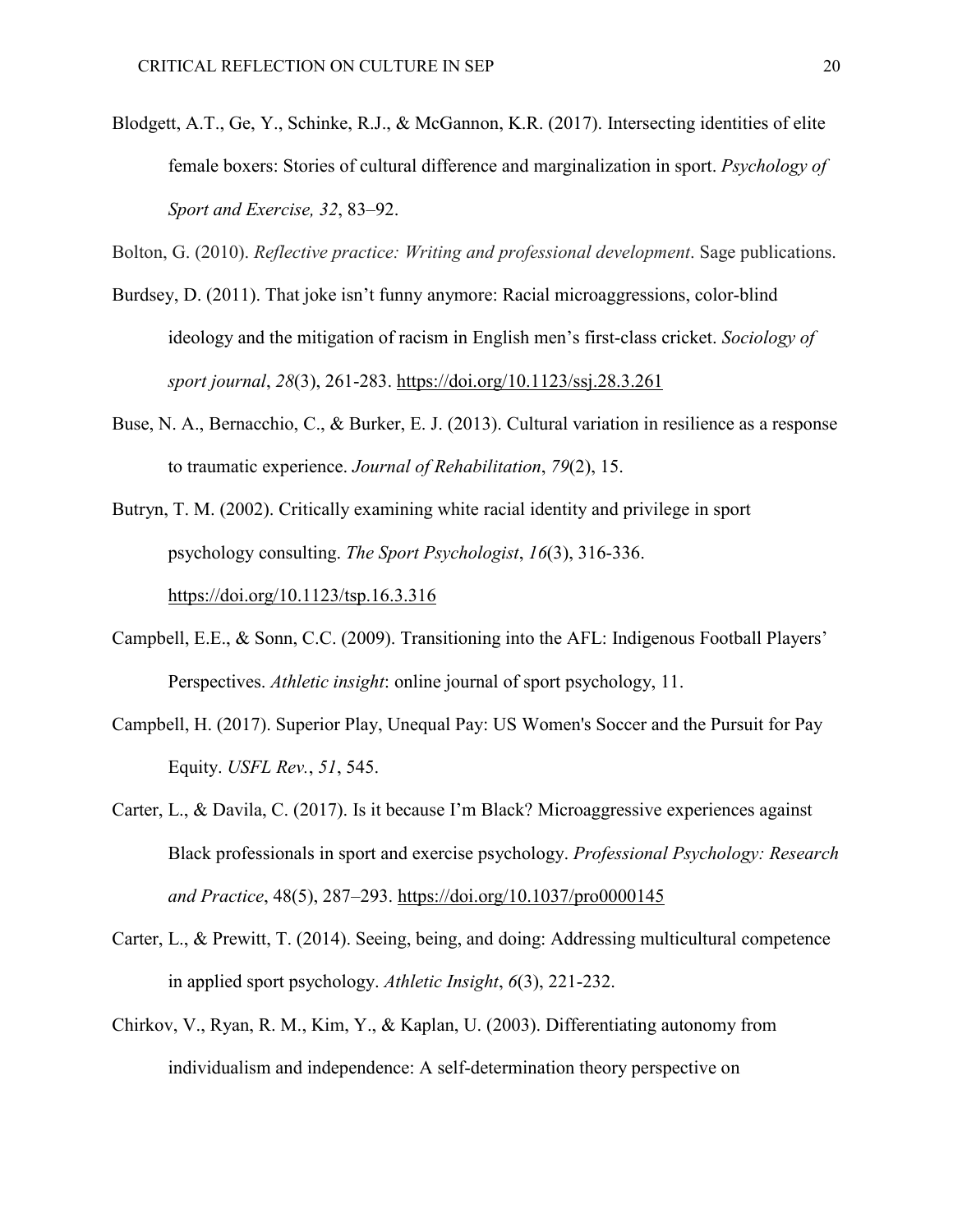internalization of cultural orientations and well-being. *Journal of Personality and Social Psychology*, 84(1), 97–110.<https://doi.org/10.1037/0022-3514.84.1.97>

- Collins, R., Evans-Jones, K., & O'Connor, H. L. (2013). Reflections on three neophyte sport and exercise psychologists' developing philosophies for practice. *The Sport Psychologist*, 27(4), 399–409.<https://doi.org/10.1123/tsp.27.4.399>
- Cooper, M., & McLeod, J. (2011). Person-centered therapy: A pluralistic perspective. *Person-Centered & Experiential Psychotherapies*, *10*(3), 210-223. <https://doi.org/10.1080/14779757.2011.599517>

Crenshaw, K. W. (2017). On intersectionality: Essential writings. The New Press.

- Cropley, B., Hanton, S., Miles, A., & Niven, A. (2010). Exploring the relationship between effective and reflective practice in applied sport psychology. *The Sport Psychologist*, *24*(4), 521-541.
- Cunningham, G. B. (2019). Understanding the experiences of LGBT athletes in sport: A multilevel model. In M. H. Anshel, T. A. Petrie, & J. A. Steinfeldt (Eds.), APA handbook of sport and exercise psychology, Vol. 1. Sport psychology (pp. 367–383). American Psychological Association.<https://doi.org/10.1037/0000123-019>
- Duda, J. L., & Allison, M. T. (1990). Cross-cultural analysis in exercise and sport psychology: A void in the field. *Journal of Sport and Exercise Psychology*, *12*(2), 114-131.
- Fink, J. S. (2016). Hiding in plain sight: The embedded nature of sexism in sport. *Journal of Sport Management*, 30(1), 1-7.<https://doi.org/10.1123/jsm.2015-0278>
- Fischer, R., & Derham, C. (2016). Is in-group bias culture-dependent? A meta-analysis across 18 societies. *SpringerPlus*, *5*(1), 1-9.<https://doi.org/10.1186/s40064-015-1663-6>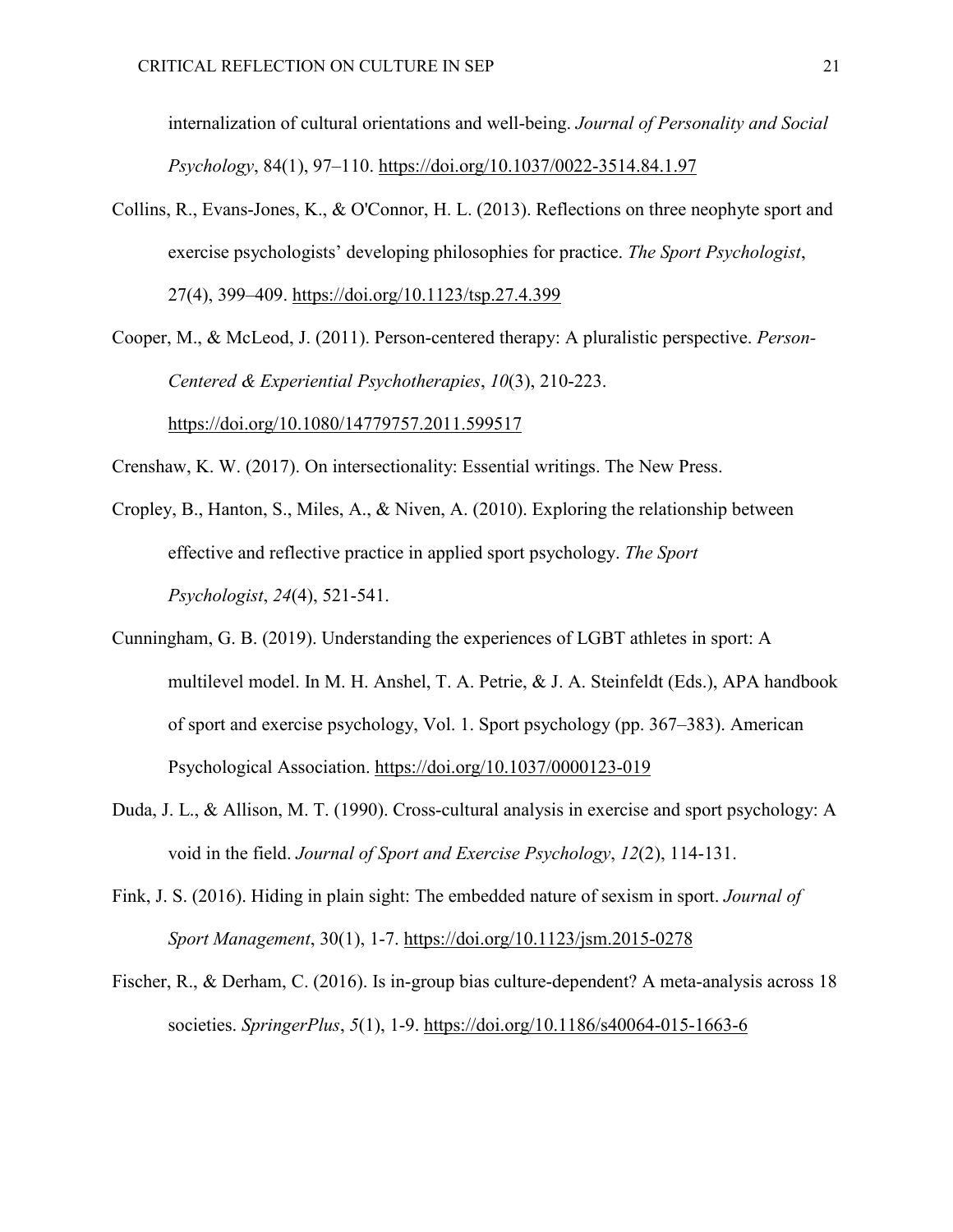Fisher, L. A., & Anders, A. D. (2020). Engaging with cultural sport psychology to explore systemic sexual exploitation in USA gymnastics: A call to commitments. *Journal of Applied Sport Psychology*, *32*(2), 129-145.

<https://doi.org/10.1080/10413200.2018.1564944>

- Fisher, L.A., & Anders, A.D. (2010). Critically engaging with sport psychology ethics through cultural studies: Four commitments. In T.V. Ryba, R.J. Schinke, & G. Tenenbaum, (Eds.), *The cultural turn in sport psychology* (pp. 101–126). Morgantown, WV: FIT.
- Fletcher, D., & Maher, J. (2013). Toward a competency-based understanding of the training and development of applied sport psychologists. *Sport, Exercise, and Performance Psychology*, 2(4), 265–280.<https://doi.org/10.1037/a0031976>
- Fogaca, J. L., Watson, J. C., & Zizzi, S. J. (2019). The Journey of Service Delivery Competence in Applied Sport Psychology: The Arc of Development for New Professionals. *Journal of Clinical Sport Psychology*, *14*(2), 109-126.
- Friesen, A. P. (2021). A survey of applied impact of literature in sport psychology. *The Sport Psychologist*, 35(3), 250-258.<https://doi.org/10.1123/TSP.2020-0182>
- Georgas, J. E., Berry, J. W., Van de Vijver, F. J., Kağitçibaşi, Ç. E., & Poortinga, Y. H. (2006). *Families across cultures: A 30-nation psychological study*. Cambridge University Press.
- Gill, D. L., & Kamphoff, C. S. (2009). Cultural diversity in applied sport psychology. In R. J. Schinke & S. J. Hanrahan (Eds.), *Cultural sport psychology* (pp. 45–56). Human Kinetics. [https://doi.org/10.5040/9781492595366.ch-005](https://psycnet.apa.org/doi/10.5040/9781492595366.ch-005)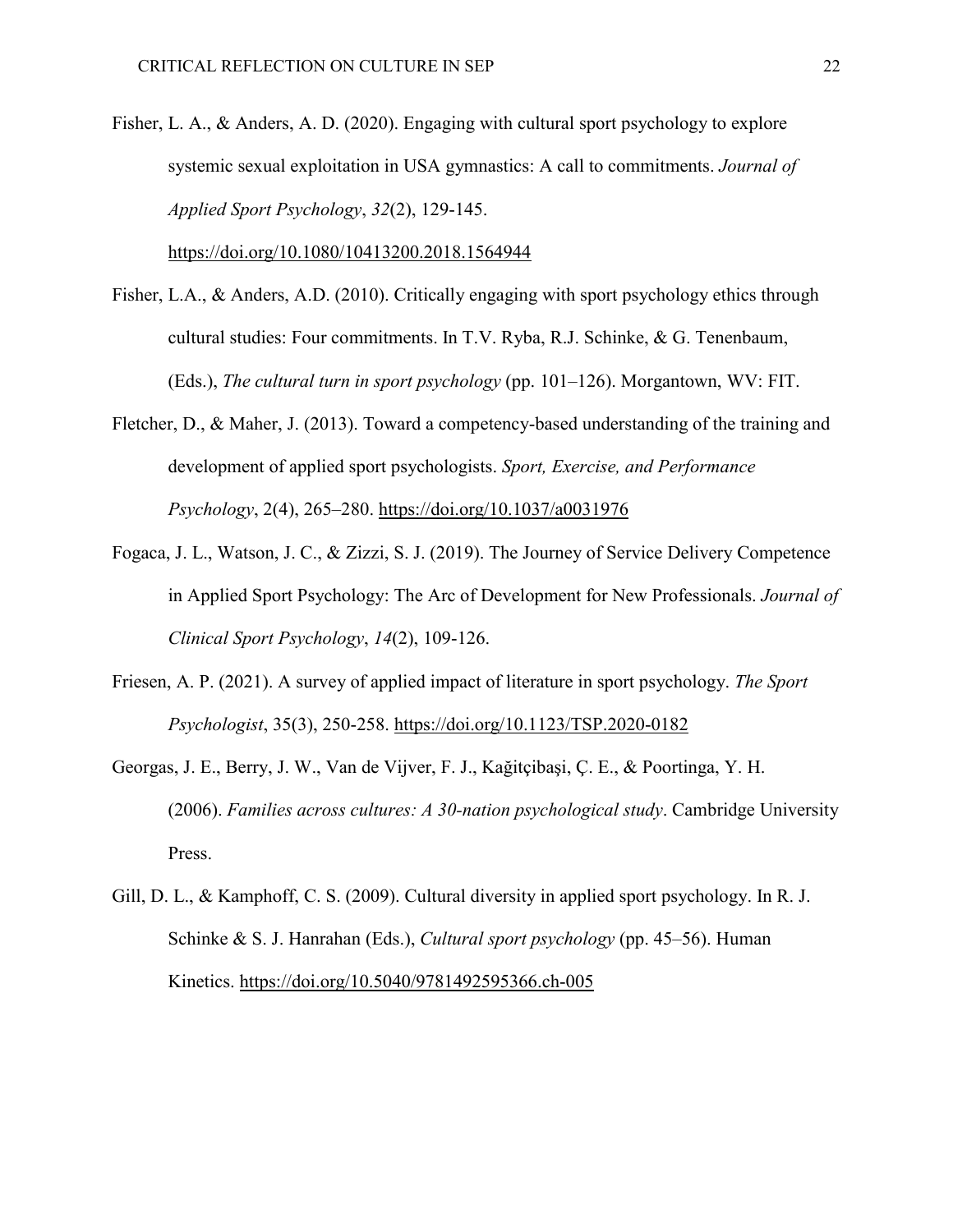- Goldman, A., & Gervis, M. (2021). "Women Are Cancer, You Shouldn't Be Working in Sport": Sport Psychologists' Lived Experiences of Sexism in Sport. *The Sport Psychologist*, *35*(2), 85-96.<https://doi.org/10.1123/tsp.2020-0029>
- Gupta, S., & Sudhesh, N. T. (2019). Grit, self-regulation and resilience among college football players: a pilot study. *Int. J. Physiol. Nutr. Phys. Educ*, *4*(1), 843-848.
- Gupta, S., (in press). Reflect in & Speak Out: An autoethnographic study on Race and the embedded Sport Psychology Practitioner. *Journal of Applied Sport Psychology, Special Issue on Race.*
- Hanrahan, S. J. (2010). Culturally competent practitioners. In *Routledge handbook of applied sport psychology* (pp. 476-484). Routledge.<https://doi.org/10.4324/9780203851043>
- Hanrahan, S.J. (2011). Sport psychology services are multi-cultural encounters: Differences as strengths in therapeutic relationships. In D. Gilbourne & M.B. Andersen (Eds.), *Critical essays in applied sport psychology* (pp. 145–156). Champaign, IL: Human Kinetics.
- Hargie, O., Mitchell, D., & Somerville, I. (2017). 'People have a knack of making you feel excluded if they catch on to your difference': Transgender experiences of exclusion in sport. *International Review for the Sociology of Sport*, 52, 223 - 239.
- Haslam, S. A., Fransen, K., & Boen, F. (Eds.). (2020). *The new psychology of sport and exercise: The social identity approach*. Sage.
- Health and Care Professions Council (HCPC) (2015). *Standards of proficiency: practitioner psychologists.* London: HCPC.
- *Int. J. Physiol. Nutr. Phys. Educ*, *4*, 843-848.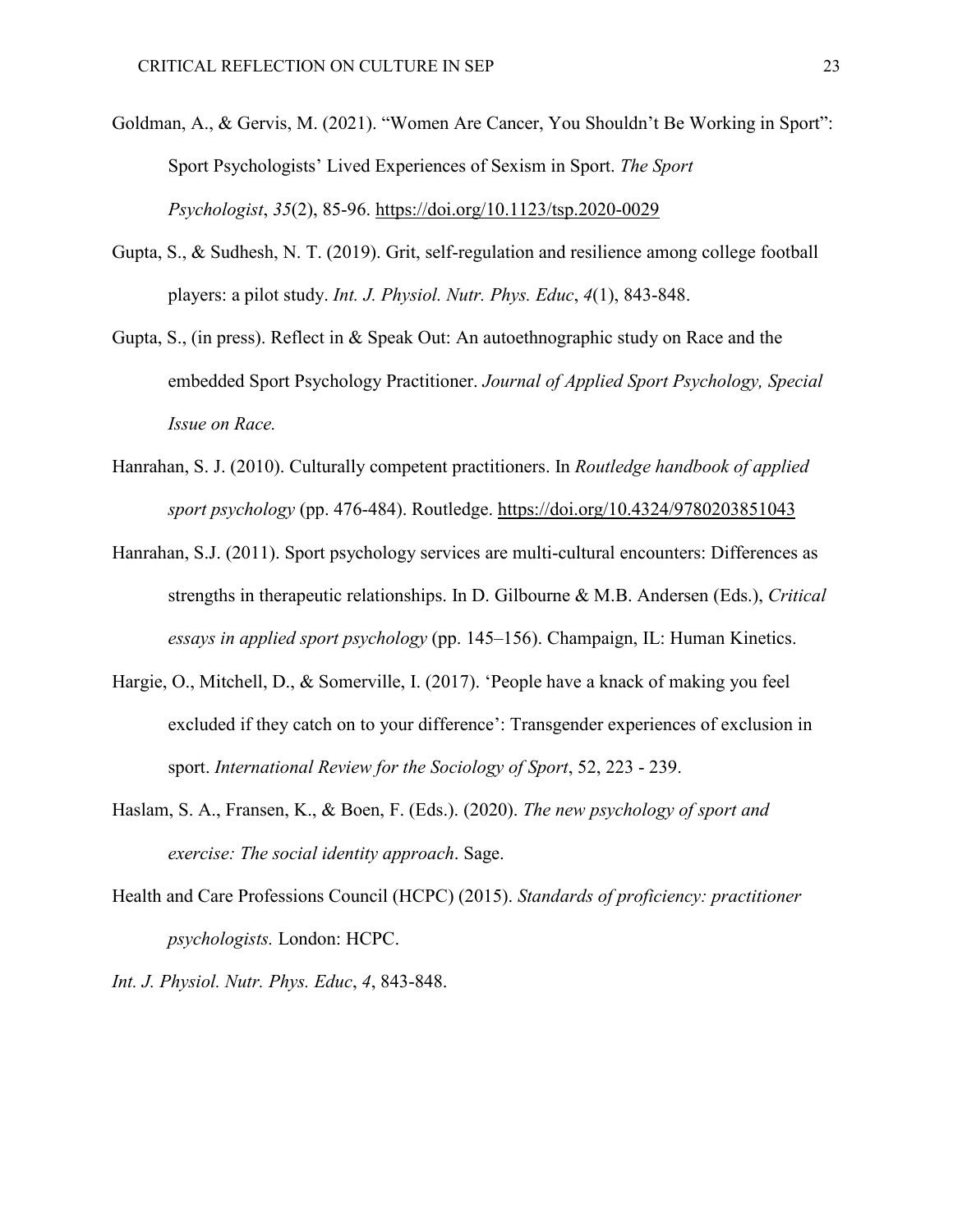- Kaur, A., & Mohammad, N. (2020). Educational leadership and self-determination theory in collectivist cultures. *Oxford Research Encyclopedia of Education.* <https://doi.org/10.1093/acrefore/9780190264093.013.592>
- Knowles, Z., & Gilbourne, D. (2010). Aspiration, inspiration and illustration: Initiating debate on reflective practice writing. *The Sport Psychologist, 24*(4), 504–520.
- Knowles, Z., Gilbourne, D., Tomlinson, V., & Anderson, A.G. (2007). Reflections on the application of reflective practice for supervision in applied sport psychology. *The Sport Psychologist, 21*(1), 109–122.
- Köllen, T., Kakkuri-Knuuttila, M. L., & Bendl, R. (2018). An indisputable "holy trinity"? On the moral value of equality, diversity, and inclusion. *Equality, diversity and inclusion: an international journal*.<https://doi.org/10.1108/EDI-04-2018-0072>
- Krane, V. (1996). Lesbians in sport: Toward acknowledgment, understanding, and theory. *Journal of sport and exercise psychology*, *18*(3), 237-246.
- Krane, V. (Ed.). (2018). *Sex, gender, and sexuality in sport: Queer inquiries*. Routledge. <https://doi.org/10.1080/13573322.2019.1708138>
- Krane, V., Waldron, J. J., Kauer, K. J., & Semerjian, T. (2010). Queering sport psychology. *The cultural turn in sport psychology*, 153-179.
- Kuruveettissery, S., Gupta, S., & Rajan, S. K. (2021). Development and psychometric validation of the three dimensional grit scale. *Current Psychology*, 1-10.
- Lake, D. A. (2011). Why "isms" are evil: Theory, epistemology, and academic sects as impediments to understanding and progress. *International Studies Quarterly*, 55(2), 465- 480.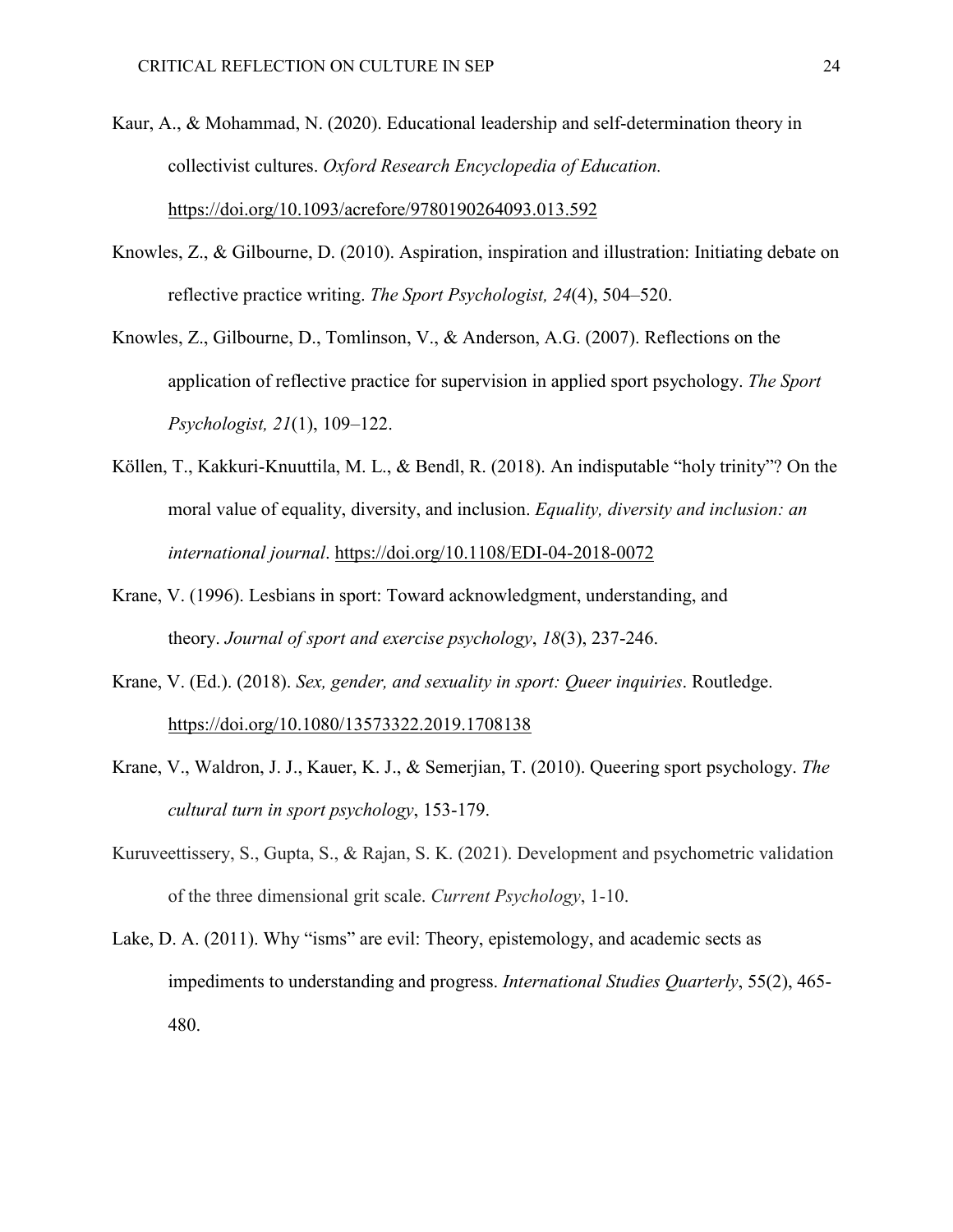- Lazard, L., & McAvoy, J. (2020). Doing reflexivity in psychological research: What's the point? What's the practice?. *Qualitative research in psychology*, *17*(2), 159-177. <https://doi.org/10.1080/14780887.2017.1400144>
- Lee, S. M. (2015). Cultural competence development in sport and exercise psychology graduate programs. *Athletic Insight*, *7*(3), 269.

Lee, S. M., Lombera, J. M., & Larsen, L. K. (2019). Helping athletes cope with minority stress in sport. *Journal of Sport Psychology in Action*, *10*(3), 174-190. <https://doi.org/10.1080/21520704.2019.1642271>

- Lee, S.-M. (2016). Cultural competence development in sport and exercise psychology graduate programs. *Athletic Insight*, 7, 269–289.
- Lindahl, J., Stenling, A., Lindwall, M., & Colliander, C. (2015). Trends and knowledge base in sport and exercise psychology research: A bibliometric review study. *International Review of Sport and Exercise Psychology*, 8(1), 71–94.

<https://doi.org/10.1080/1750984X.2015.1019540>

- Mack, R., Breckon, J., Butt, J., & Maynard, I. (2017). Exploring the understanding and application of motivational interviewing in applied sport psychology. *The Sport Psychologist*, 31(4), 396–409.<https://doi.org/10.1123/tsp.2016-0125>
- Martens, M. P., Mobley, M., & Zizzi, S. J. (2000). Multicultural training in applied sport psychology. *The Sport Psychologist*, *14*(1), 81-97.<https://doi.org/10.1123/tsp.14.1.81>
- McGannon, K. R., & Johnson, C. R. (2009). Strategies for reflective cultural sport psychology research. In R. J. Schinke & S. J. Hanrahan (Eds.), Cultural sport psychology (pp. 57– 75). Human Kinetics.<https://doi.org/10.5040/9781492595366.ch-006>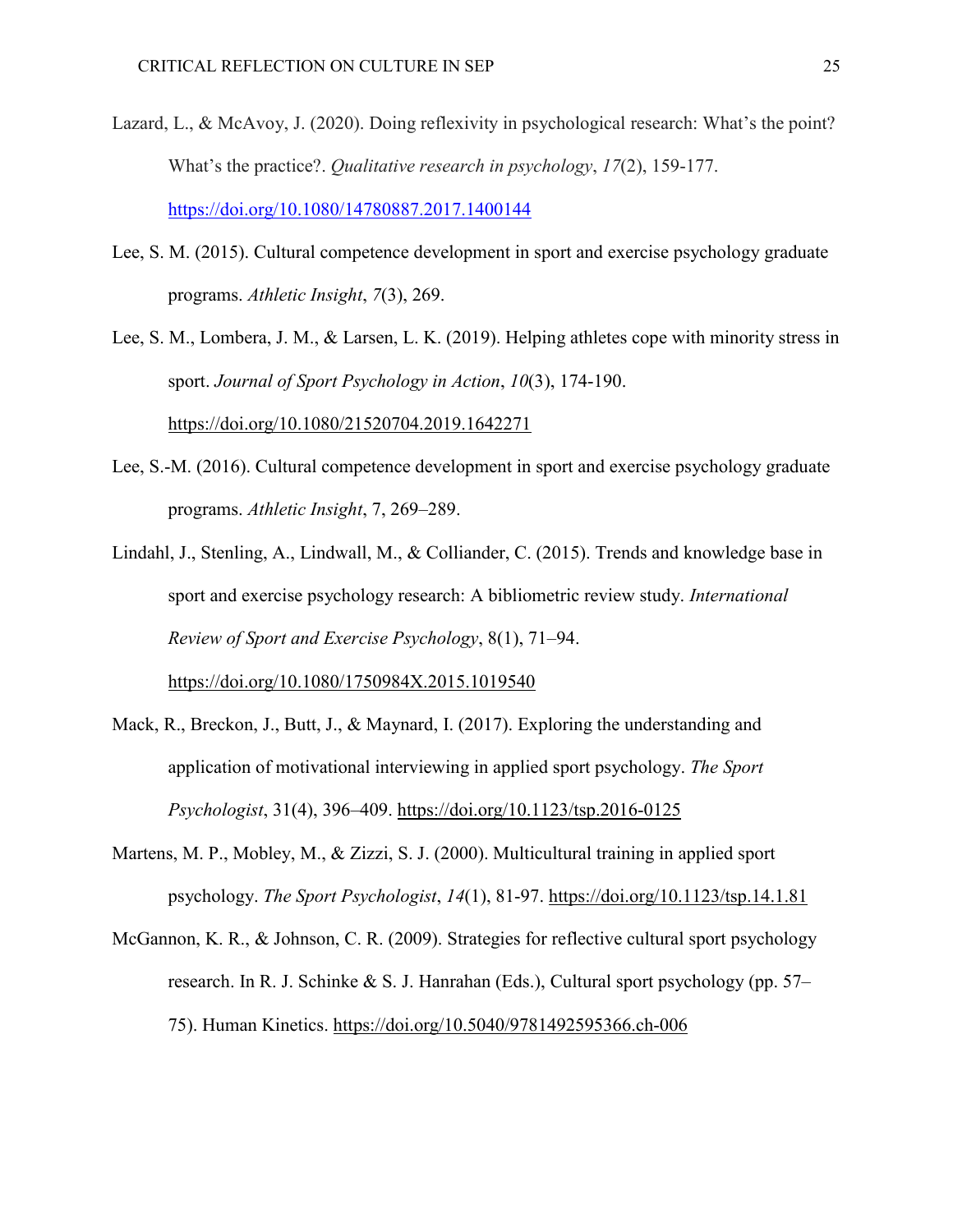McGannon, K. R., Schinke, R. J., & Busanich, R. (2014). Cultural sport psychology: Considerations for enhancing cultural competence of practitioners. In *Becoming a sport, exercise, and performance psychology professional* (pp. 163-170). Psychology Press.

- McGregor, P., & Winter, S. (2017). A reflective case study of sport psychology support at the Lacrosse World Cup. *Case Studies in Sport and Exercise Psychology*, *1*(1), 40-51. <https://doi.org/10.1123/cssep.2016-0013>
- Melton, E. N., & Cunningham, G. B. (2012). When identities collide: Exploring minority stress resilience among college athletes with multiple marginalized identities. *Journal for the Study of Sports and Athletes in Education, 6*(1), 45–66.
- Mercer, H. C., & Edwards, P. S. (2020). An Analysis of Gender Inequality in Professional Tennis: A Study of the Cozening Sport. In *Applied Econometric Analysis: Emerging Research and Opportunities* (pp. 121-140). IGI Global.
- Meyer I. H. (2003). Prejudice, social stress, and mental health in lesbian, gay, and bisexual populations: conceptual issues and research evidence. *Psychological bulletin*, 129(5), 674–697.<https://doi.org/10.1037/0033-2909.129.5.674>
- Moran, R. (2000). Racism in football: A victim's perspective. *Soccer & Society*, *1*(1), 190-200. <https://doi.org/10.1080/14660970008721258>
- Neil, R., Cropley, B., Wilson, K., & Faull, A. (2013). Exploring the value of reflective practice interventions within applied sport psychology: Case studies with an individual athlete and a team. *Sport & Exercise Psychology Review*, *9*(2), 42-56.
- Oliver, P., & Lusted, J. (2015). Discrimination cases in grass-roots sport: comparing Australian and English experiences. *Sport in Society*, *18*(5), 529-542. <https://doi.org/doi:10.1080/17430437.2014.976003>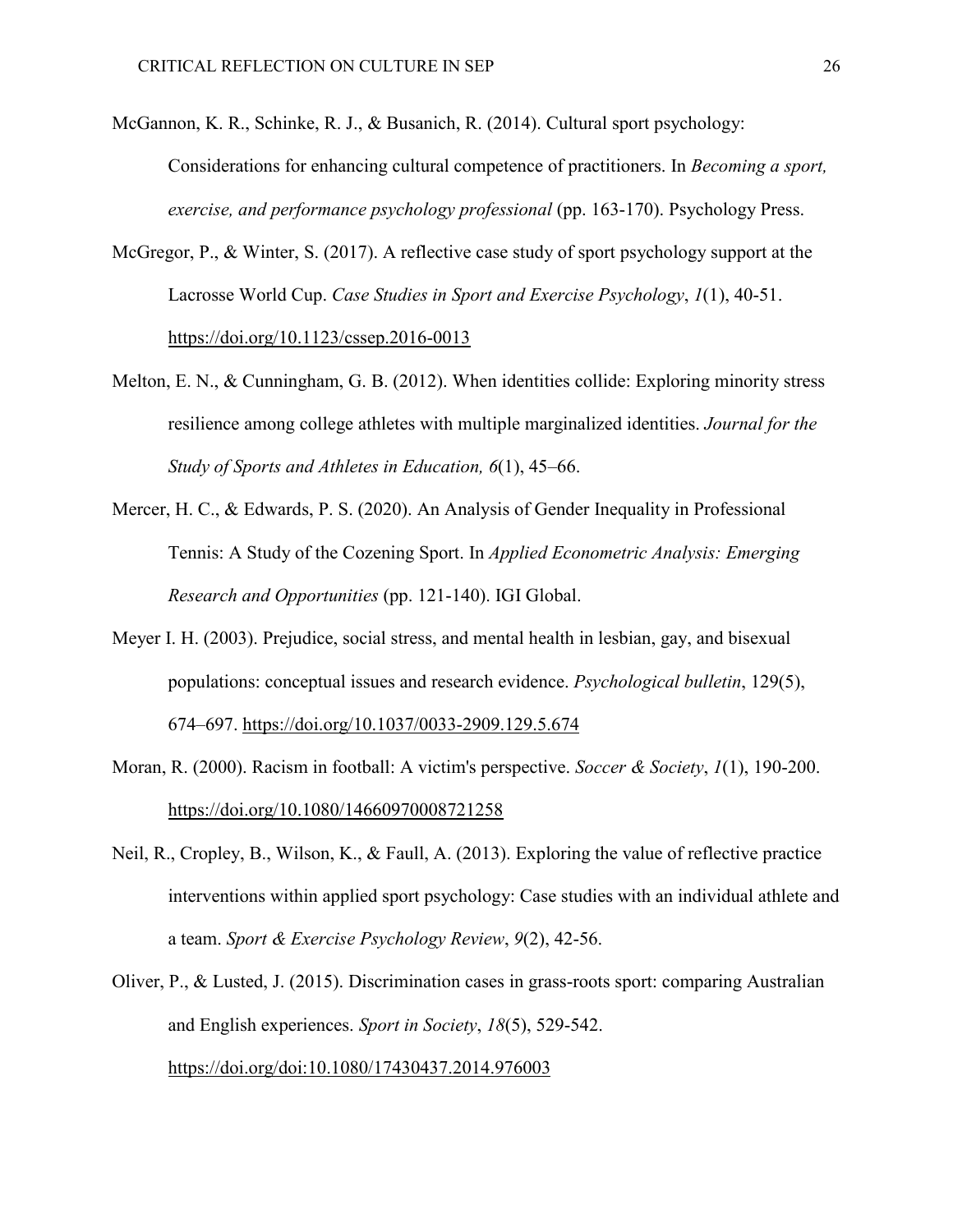- Özbilgin, M. (2009). Equality, diversity and inclusion at work: yesterday, today and tomorrow. *Equality, diversity, and inclusion at work: A research companion*, 1-13.
- Parham, W. D. (2005). Raising the Bar: Developing an Understanding of Athletes From Racially, Culturally, and Ethnically Diverse Backgrounds. In M. B. Andersen (Ed.), Sport psychology in practice (pp. 201–222). Human Kinetics.
- Poczwardowski, A., Sherman, C. P., & Ravizza, K. (2004). Professional philosophy in the sport psychology service delivery: Building on theory and practice. *The Sport Psychologist*, *18*(4), 445-463.
- Quartiroli, A., Vosloo, J., Fisher, L., & Schinke, R. (2020). Culturally Competent Sport Psychology: A Survey of Sport Psychology Professionals' Perception of Cultural Competence. *The Sport Psychologist*, *34*(3), 242-253. [https://doi.org/10.1123/tsp.2019-](https://doi.org/10.1123/tsp.2019-0075) [0075](https://doi.org/10.1123/tsp.2019-0075)
- Quartiroli, A., Vosloo, J., Schinke, R. J., Anderson, S. N., Fisher, L. A., & Giffin, C. E. (2021a). Sport psychology professionals' perceptions of the roadblocks to cultural sport psychology. *Sport, Exercise, and Performance Psychology*, 10(2), 240–256. <https://doi.org/10.1037/spy0000256>
- Quartiroli, A., Vosloo, J., Anderson, S. N., Ditter, J., & Keeley, M. (2021b). The transnational experience of sport psychology practitioners from training to practice. *Psychology of Sport and Exercise*, *54*, 101903.
- Quartiroli, A., Wagstaff, C. R., Hunter, H., & Martin, D. R. (2022). The identity of the sport psychology profession: A multinational perspective. *Psychology of Sport and Exercise*, 102140.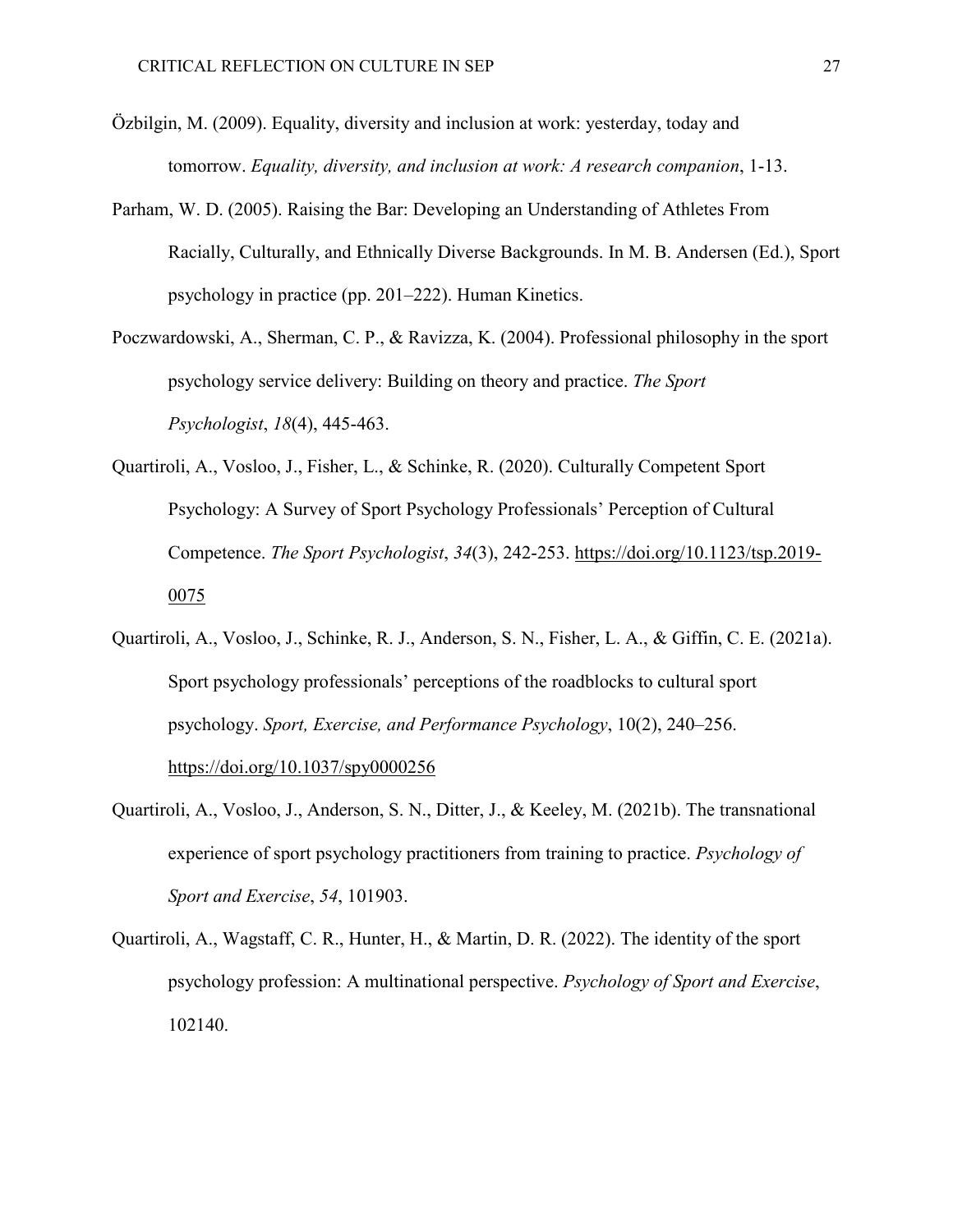- Raab, M. (2017). Sport and exercise psychology in 2050. *German Journal of Exercise and Sport Research*, *47*(1), 62-71.<https://doi.org/10.1007/s12662-016-0435-y>
- Ranjit, Y. S., Snyder, L. B., Hamilton, M. A., & Rimal, R. N. (2017). Self-Determination Theory and Risk Behavior in a Collectivistic Society: Preventing Reckless Driving in Urban Nepal. *Journal of health communication*, 22(8), 672–681.

<https://doi.org/10.1080/10810730.2017.1341569>

- Rasmussen, R., Esgate, A., & Turner, D. (2005). On your marks, get stereotyped, go! Novice coaches and black stereotypes in sprinting. *Journal of Sport and Social Issues*, *29*(4), 426-436.
- Rees, T., Alexander Haslam, S., Coffee, P., & Lavallee, D. (2015). A Social Identity Approach to Sport Psychology: Principles, Practice, and Prospects. *Sports medicine* (Auckland, N.Z.), 45(8), 1083–1096.<https://doi.org/10.1007/s40279-015-0345-4>
- Reynolds, C. R., Altmann, R. A., & Allen, D. N. (2021). The problem of bias in psychological assessment. In *Mastering Modern Psychological Testing* (pp. 573-613). Springer, Cham.
- Richards, C., & Barker, M. (2013). Sexuality and gender for mental health professionals: A practical guide. Sage.
- Rodolfa, E., Bent, R., Eisman, E., Nelson, P., Rehm, L., & Ritchie, P. (2005). A Cube Model for Competency Development: Implications for Psychology Educators and Regulators. *Professional Psychology: Research and Practice*, 36(4), 347–354. <https://doi.org/10.1037/0735-7028.36.4.347>
- Rogers, C. R. (1942). *Counselling and psychotherapy: Newer concepts in practice*. Boston: Houghton Mifflin.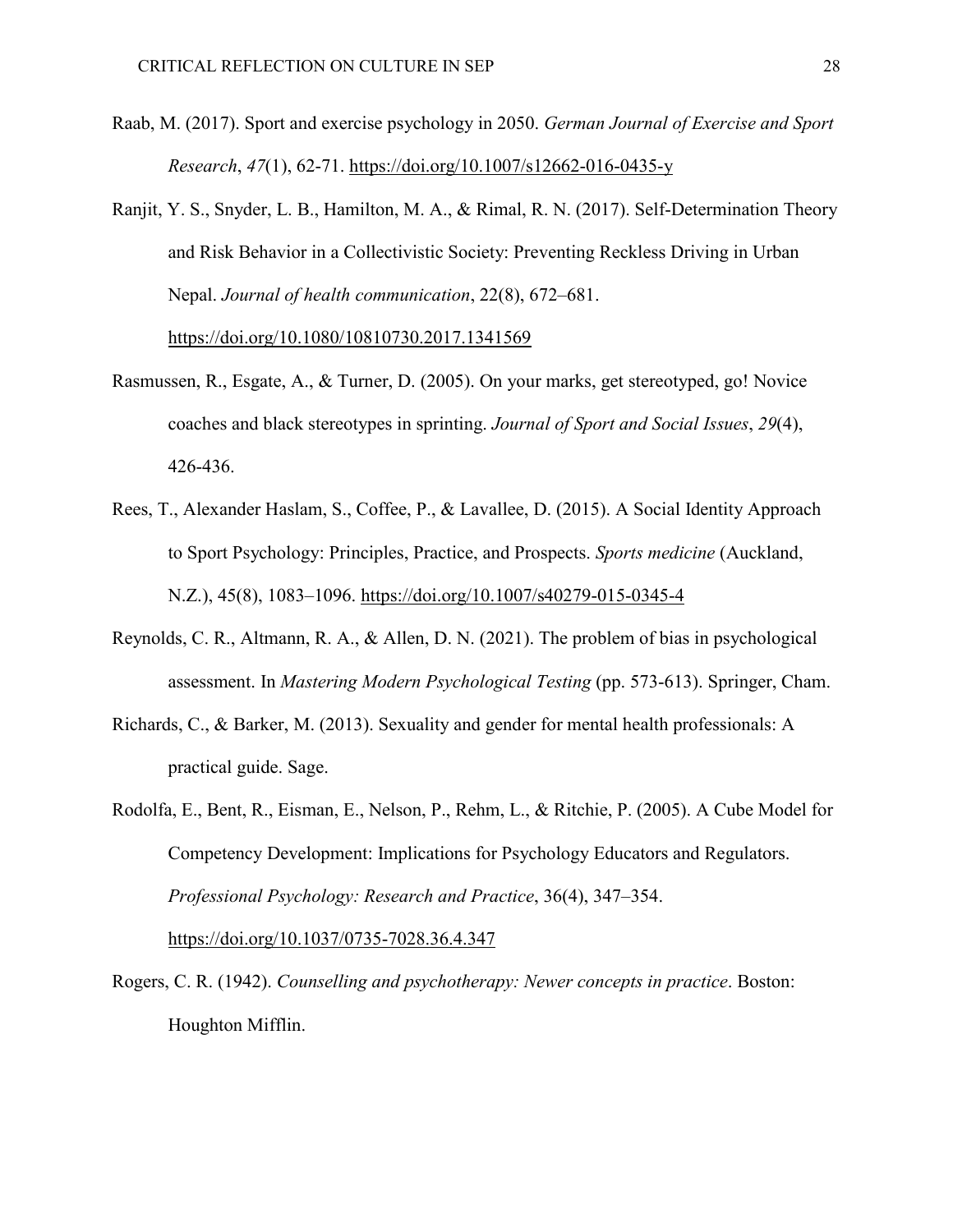- Rogers, C. R. (1957). The necessary and sufficient conditions of therapeutic personality change. *Journal of Consulting Psychology*, 21(2), 95–103.<https://doi.org/10.1037/h0045357>
- Rogers, C. R. (1975). Empathic: An unappreciated way of being. *The counseling psychologist*, *5*(2), 2-10. <https://doi.org/10.1177/001100007500500202>
- Ryan, R. M., & Deci, E. L. (2000). Self-determination theory and the facilitation of intrinsic motivation, social development, and well-being. *American Psychologist*, 55(1), 68–78. <https://doi.org/10.1037/0003-066X.55.1.68>
- Ryan, R. M., & Deci, E. L. (2020). Intrinsic and extrinsic motivation from a self-determination theory perspective: Definitions, theory, practices, and future directions. *Contemporary Educational Psychology*, 61, Article 101860.

<https://doi.org/10.1016/j.cedpsych.2020.101860>

- Ryba, T. V., Schinke, R. J., & Tenenbaum, G. (2010). *The cultural turn in sport psychology*. Morgantown, WV: Fitness Information Technology.
- Ryba, T. V., Stambulova, N. B., & Ronkainen, N. J. (2016). The work of cultural transition: An emerging model. *Frontiers in Psychology*, *7*, 427.

<https://doi.org/10.3389/fpsyg.2016.00427>

Ryba, T. V., Stambulova, N. B., Si, G., & Schinke, R. J. (2013). ISSP position stand: Culturally competent research and practice in sport and exercise psychology. *International Journal of Sport and Exercise Psychology*, *11*(2), 123-142.

<https://doi.org/10.1080/1612197X.2013.779812>

Sagiv, L., & Schwartz, S. H. (2021). Personal Values Across Cultures. *Annual review of psychology*, 10.1146/annurev-psych-020821-125100. Advance online publication. <https://doi.org/10.1146/annurev-psych-020821-125100>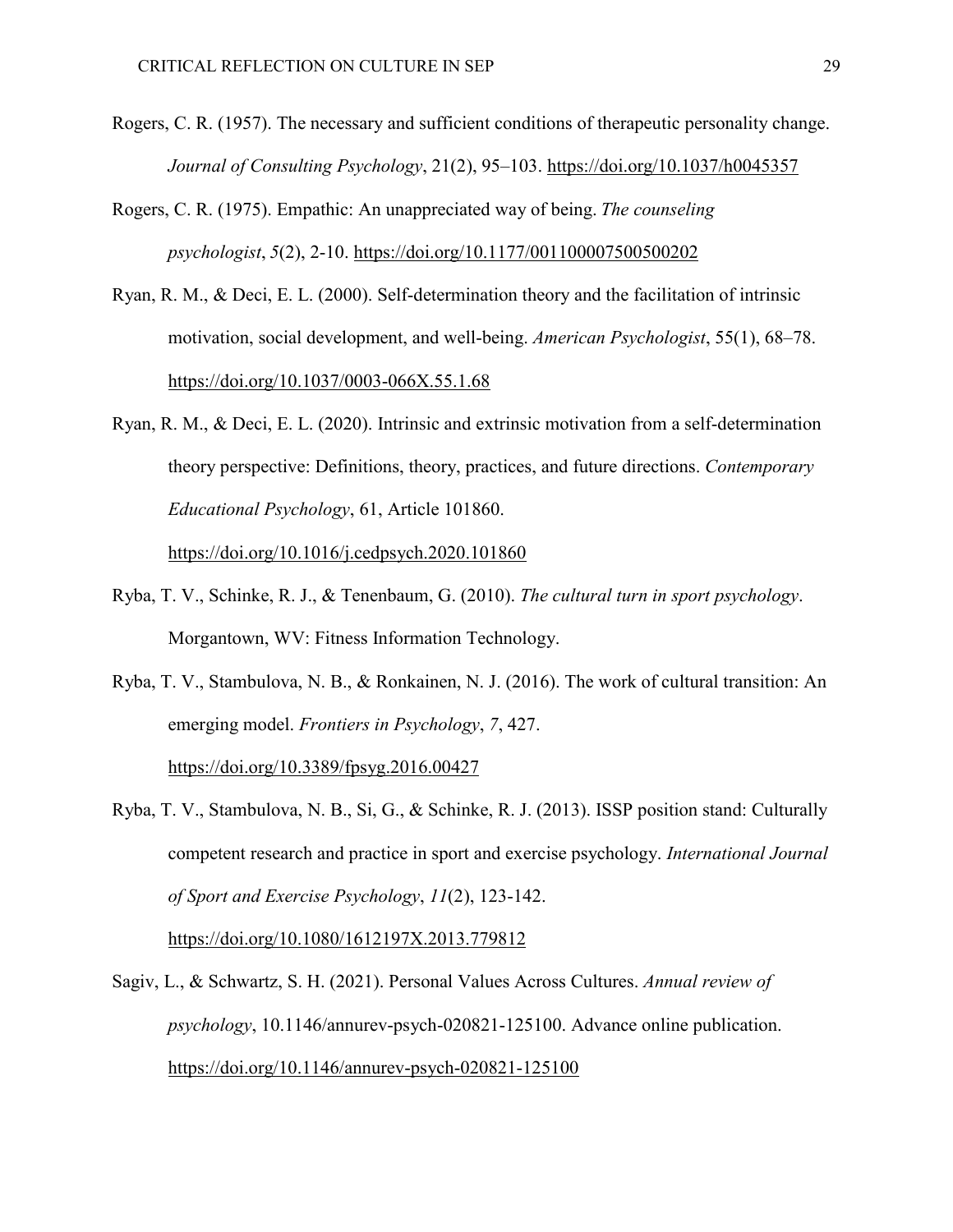- Schinke, R. J., & Hanrahan, S. J. (2009). *Cultural sport psychology*. Human Kinetics. [https://doi.org/10.5040/9781492595366](https://psycnet.apa.org/doi/10.5040/9781492595366)
- Schinke, R. J., & McGannon, K. R. (2015). Cultural sport psychology and intersecting identities: An introduction in the special section. *Psychology of Sport and Exercise, 17(1),* 45–47.
- Schinke, R. J., Blodgett, A. T., Ryba, T. V., & Middleton, T. R. (2019). Cultural sport psychology as a pathway to advances in identity and settlement research to practice. *Psychology of Sport and Exercise*, *42*, 58-65.
- Schinke, R. J., McGannon, K. R., Parham, W. D., & Lane, A. M. (2012). Toward cultural praxis and cultural sensitivity: Strategies for self-reflexive sport psychology practice. *Quest*, *64*(1), 34-46. <https://doi.org/10.1080/00336297.2012.653264>
- Schinke, R., & Moore, Z. E. (2011). Culturally informed sport psychology: Introduction to the special issue. *Journal of Clinical Sport Psychology*, *5*(4), 283-294. <https://doi.org/10.1123/jcsp.5.4.283>
- Selin, H. (Ed.). (2013). *Parenting across cultures: Childrearing, motherhood and fatherhood in Non-Western Cultures* (Vol. 7). Springer Science & Business Media.
- Singh, S., & Chukkali, S. (2021). Development and validation of multi-dimensional scale of grit. *Cogent Psychology*, *8*(1), 1923166.<https://doi.org/10.1080/23311908.2021.1923166>
- Sly, D., Mellalieu, S. D., & Wagstaff, C. R. D. (2020). "It's psychology Jim, but not as we know it!": The changing face of applied sport psychology. *Sport, Exercise, and Performance Psychology*, 9(1), 87–101.<https://doi.org/10.1037/spy0000163>
- Smith, P. B., Fischer, R., Vignoles, V. L., & Bond, M. H. (2013). *Understanding social psychology across cultures: Engaging with others in a changing world*. Sage.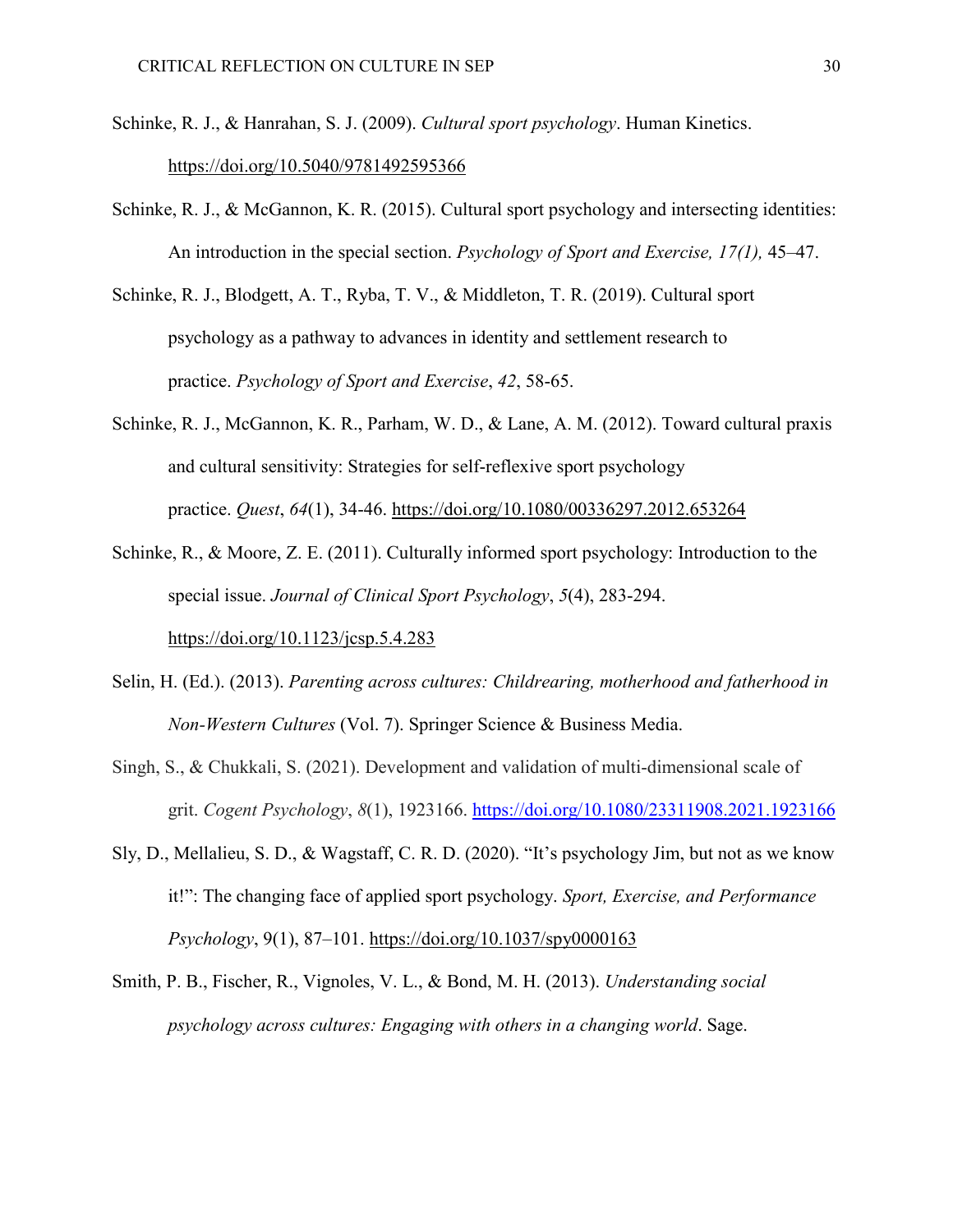Soheilian, S. S., Inman, A. G., Klinger, R. S., Isenberg, D. S., & Kulp, L. E. (2014). Multicultural supervision: Supervisees' reflections on culturally competent supervision. *Counselling Psychology Quarterly*, 27(4), 379–392.

<https://doi.org/10.1080/09515070.2014.961408>

- Stambulova, N., & Johnson, U. (2010). Novice consultants' experiences: Lessons learned by applied sport psychology students. *Psychology of Sport and Exercise*, 11(4), 295–303. <https://doi.org/10.1016/j.psychsport.2010.02.009>
- Stone, J. (2002). Battling doubt by avoiding practice: The effects of stereotype threat on selfhandicapping in white athletes. *Personality and Social Psychology Bulletin*, 28(12), 1667–1678.<https://doi.org/10.1177/014616702237648>
- Stone, J., Harrison, C. K., & Mottley, J. (2012). "Don't call me a student-athlete": The effect of identity priming on stereotype threat for academically engaged African American college athletes. *Basic and applied social psychology*, *34*(2), 99-106. <https://doi.org/10.1080/01973533.2012.655624>
- Stone, J., Lynch, C. I., Sjomeling, M., & Darley, J. M. (1999). Stereotype threat effects on Black and White athletic performance. *Journal of Personality and Social Psychology*, 77(6), 1213–1227.<https://doi.org/10.1037/0022-3514.77.6.1213>
- Stone, J., Perry, Z. W., & Darley, J. M. (1997). "White men can't jump": Evidence for the perceptual confirmation of racial stereotypes following a basketball game. *Basic and Applied Social Psychology*, 19(3), 291–306.<https://doi.org/10.1207/15324839751036977>
- Sue, D. W. (2001). Multidimensional facets of cultural competence. *The Counseling Psychologist*, 29(6), 790–821.<https://doi.org/10.1177/0011000001296002>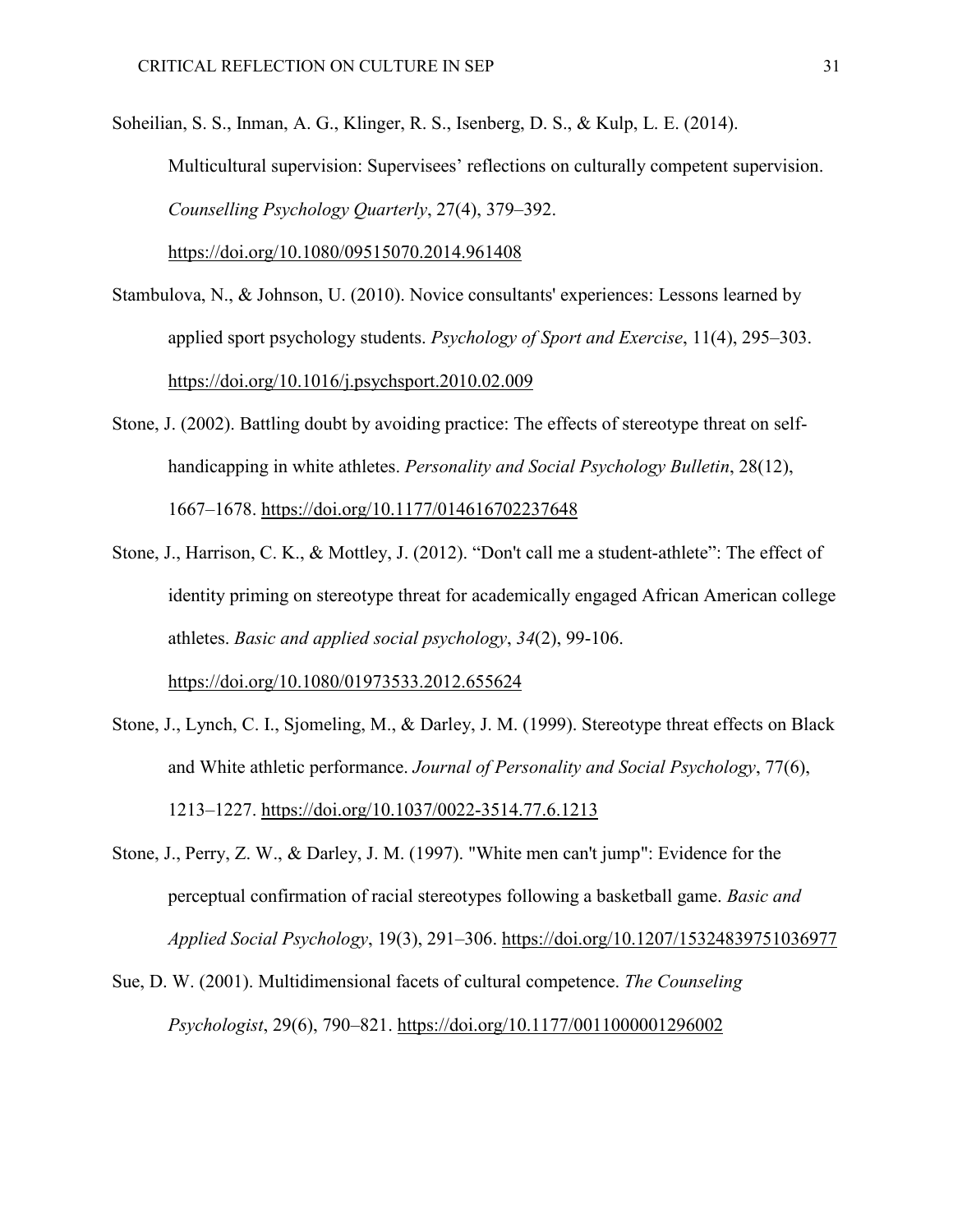- Sue, D.W., Sue, D., Neville, H.A., & Smith, L. (2019). *Counseling the culturally diverse: Theory and practice (8th ed.)*. Hooken, NJ: John Wiley & Sons
- Swann, C., Moran, A., & Piggott, D. (2015). Defining elite athletes: Issues in the study of expert performance in sport psychology. *Psychology of Sport and Exercise*, *16*, 3-14. <http://dx.doi.org/10.1016/j.psychsport.2014.07.004>
- Tamir, M., Schwartz, S. H., Cieciuch, J., Riediger, M., Torres, C., Scollon, C., Dzokoto, V., Zhou, X., & Vishkin, A. (2016). Desired emotions across cultures: A value-based account. *Journal of Personality and Social Psychology*, 111(1), 67–82. <https://doi.org/10.1037/pspp0000072>
- Tenenbaum, G., Lidor, R., Papaianou, A., & Samulski, D. (2003). ISSP Position Stand: Competencies (Occupational Standards, Knowledge, and Practice) and their Accomplishment (Learning Specification, Essential Knowledge, and Skills) in Sport and Exercise Psychology. *International Journal of Sport and Exercise Psychology*, 1(2), 155– 166.<https://doi.org/10.1080/1612197X.2003.9671709>
- Timothy Church, A. (2010). Current perspectives in the study of personality across cultures. *Perspectives on Psychological Science*, *5*(4), 441-449. <https://doi.org/10.1177/1745691610375559>
- Vikki Krane & Jennifer J. Waldron (2021) A renewed call to queer sport psychology, *Journal of Applied Sport Psychology, 33:5*, 469-490.

<https://doi.org/10.1080/10413200.2020.1764665>

Wandrekar, J. R., & Nigudkar, A. S. (2020). What do we know about LGBTQIA+ mental health in India? A review of research from 2009 to 2019. *Journal of Psychosexual Health*, *2*(1), 26-36.